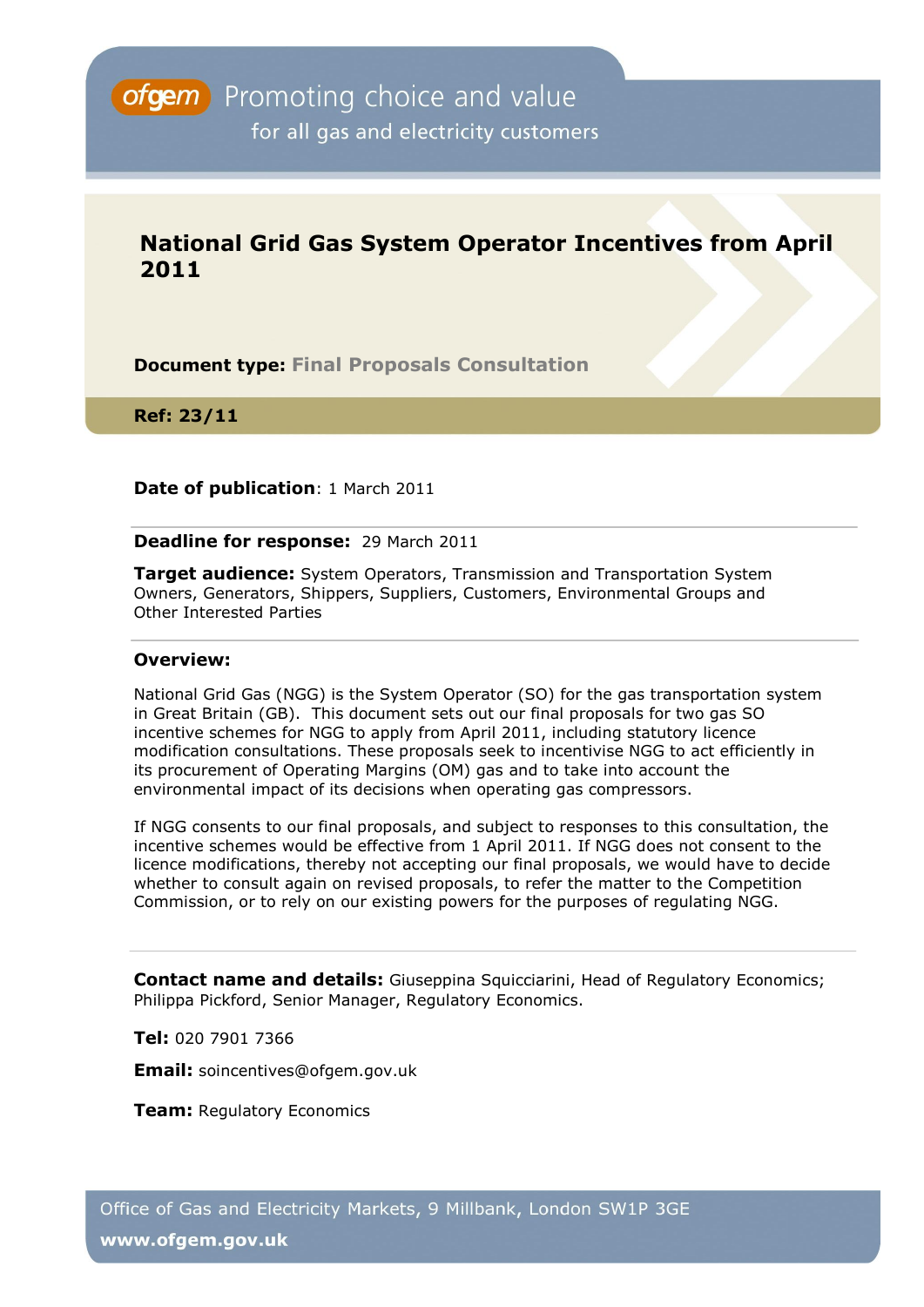# **Context**

These proposals form part of our work to regulate monopolies effectively. We consider that it is important for the gas markets that the role of the System Operator is correctly identified and that the System Operator has the appropriate tools available to it to undertake these roles. Any interventions in the market by the System Operator can lead to costs being incurred, both directly by the System Operator and more widely by the market as a whole. Since customers ultimately bear these costs it is important to keep them as low as possible. Based on our experience, we remain of the view that the best way to achieve the lowest costs to customers is to provide the System Operator with commercial incentives whereby it shares some of the gains (or losses) from cost reductions (or increases).

# Associated Documents

- [Ofgem's initial comments on National Grid System Operator Incentives from April](http://www.ofgem.gov.uk/Markets/WhlMkts/EffSystemOps/SystOpIncent/Documents1/Open%20letter%20re%20Ofgems%20view%20on%20NGETs%20proposed%20scheme%202011.pdf)  [2011,](http://www.ofgem.gov.uk/Markets/WhlMkts/EffSystemOps/SystOpIncent/Documents1/Open%20letter%20re%20Ofgems%20view%20on%20NGETs%20proposed%20scheme%202011.pdf) Ofgem, November 2010
- Gas System Operator Incentives Initial Proposals Consultation 2011/12, National Grid Gas, November 2010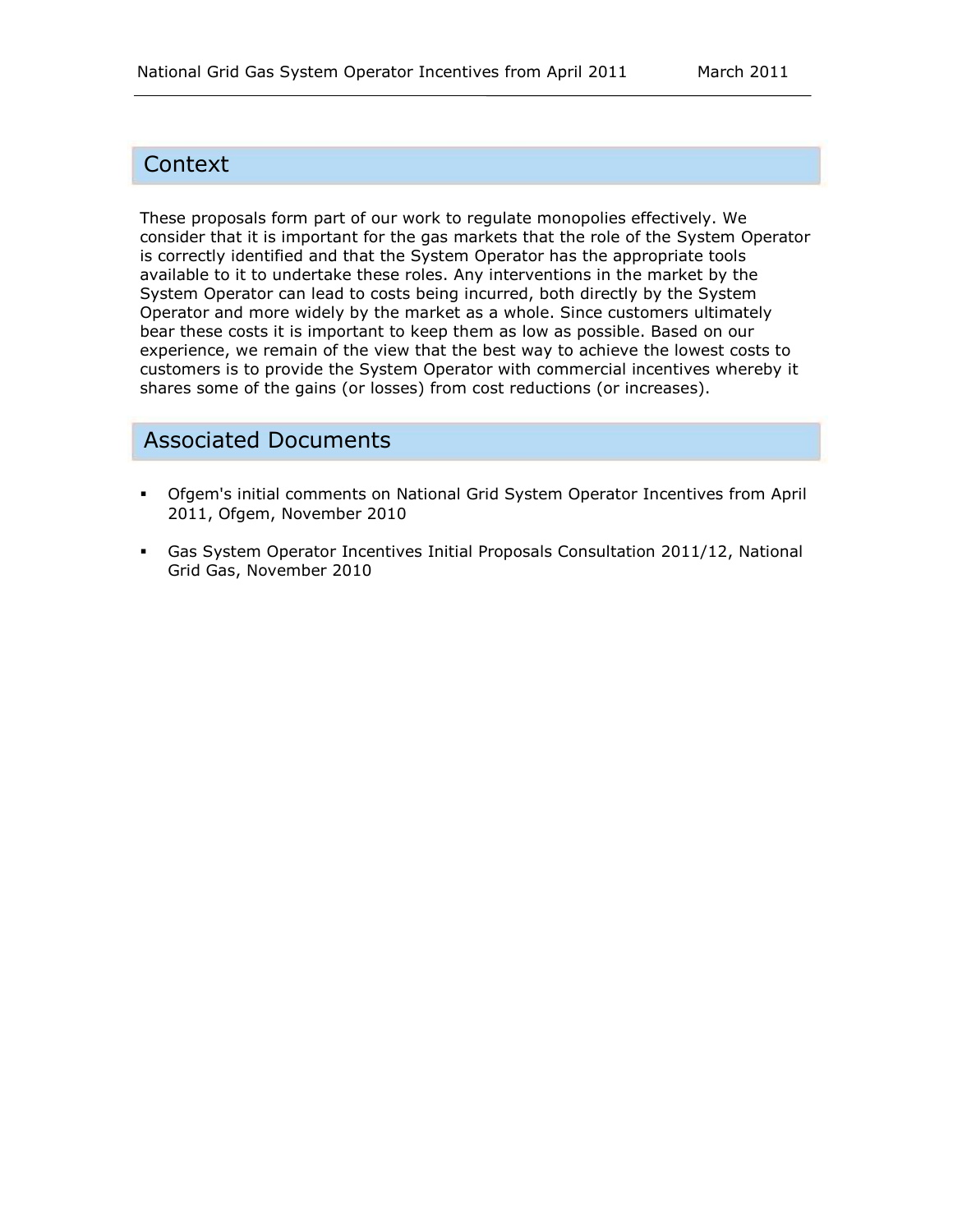# Table of Contents

| Views of respondents to NGG's initial proposals document  11    |  |
|-----------------------------------------------------------------|--|
|                                                                 |  |
|                                                                 |  |
|                                                                 |  |
|                                                                 |  |
|                                                                 |  |
|                                                                 |  |
|                                                                 |  |
|                                                                 |  |
|                                                                 |  |
|                                                                 |  |
|                                                                 |  |
|                                                                 |  |
| 3. GHG emissions from compressor venting incentive  19          |  |
|                                                                 |  |
|                                                                 |  |
|                                                                 |  |
|                                                                 |  |
| Emission price.                                                 |  |
|                                                                 |  |
| Work to progress development of incentives from 1 April 2013 21 |  |
| Views of respondents to NGG's initial proposals document  21    |  |
|                                                                 |  |
|                                                                 |  |
|                                                                 |  |
|                                                                 |  |
| Work to progress development of incentives from 1 April 2013 22 |  |
|                                                                 |  |
|                                                                 |  |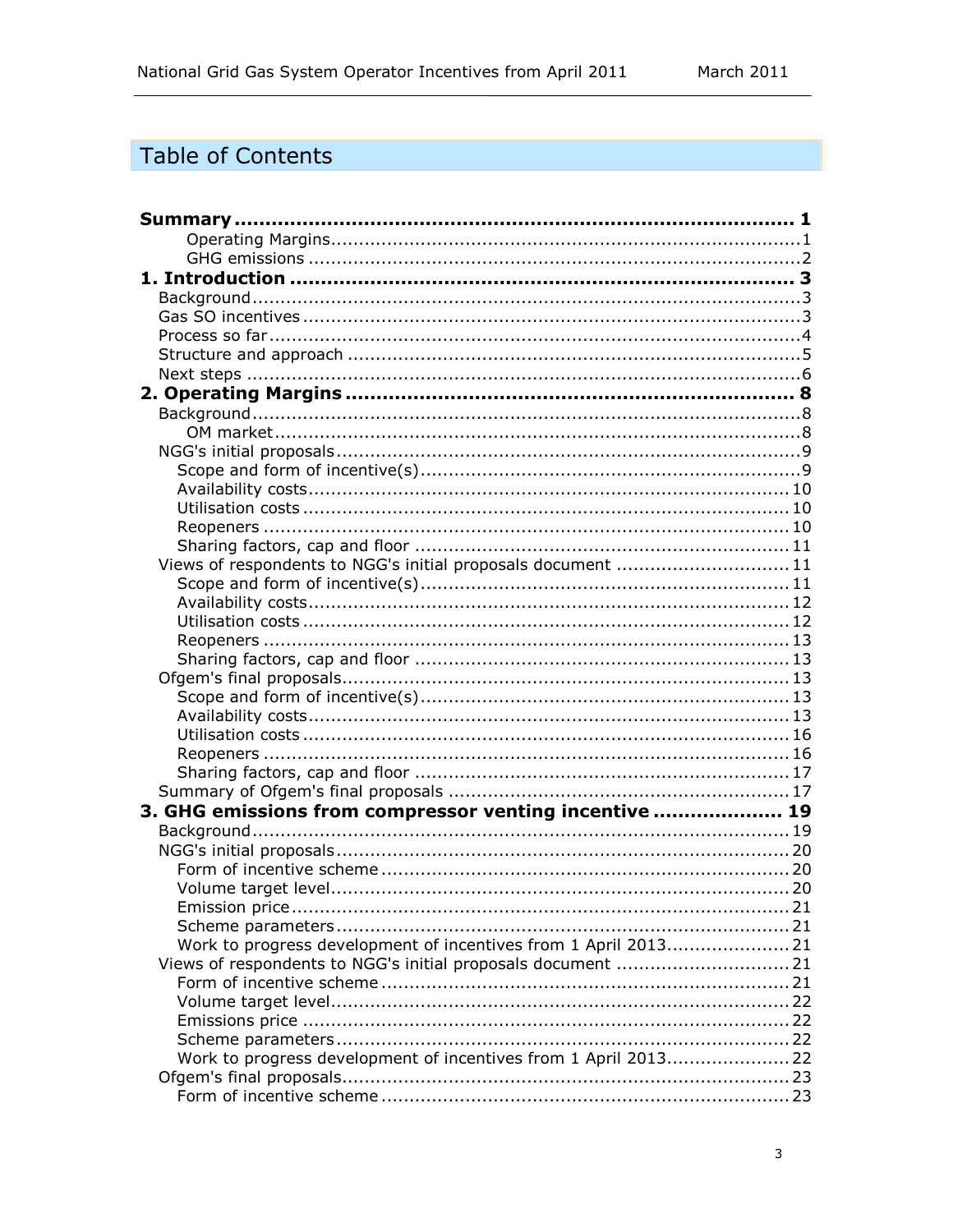| Work to progress development of incentives from 1 April 2013 24 |  |
|-----------------------------------------------------------------|--|
|                                                                 |  |
|                                                                 |  |
|                                                                 |  |
|                                                                 |  |
| Appendix 1 - Consultation Response and Questions  28            |  |
| Appendix 2 - Notice under Section 23 of the Gas Act 1986  30    |  |
| Appendix 3 - The Authority's Powers and Duties 31               |  |
|                                                                 |  |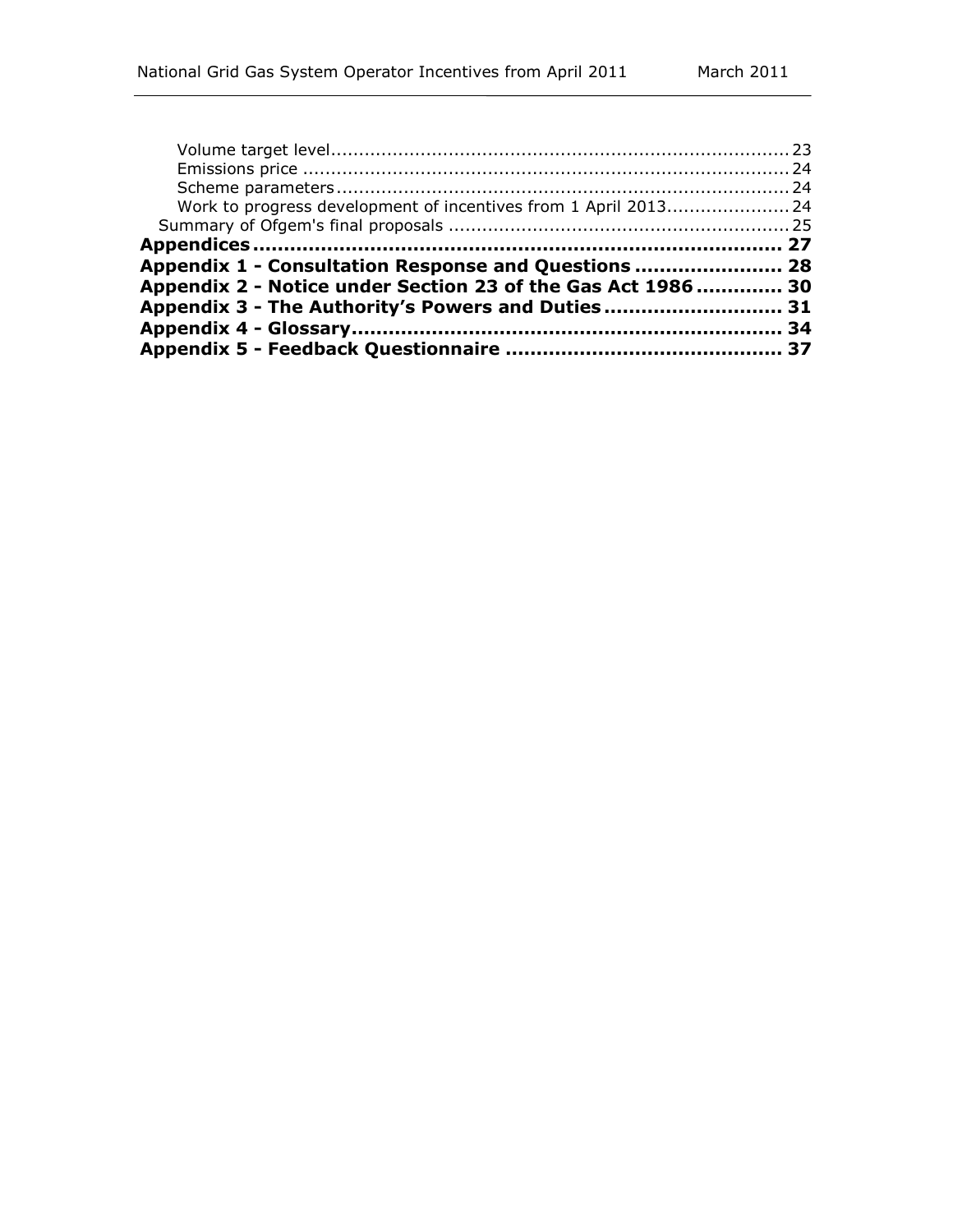### <span id="page-4-0"></span>**Summary**

In recent years, National Grid Gas (NGG) has been incentivised in seven separate areas of its role as System Operator (SO). $<sup>1</sup>$  New incentives schemes in relation to</sup> two of these areas (those relating to greenhouse gas (GHG) emissions from compressor venting<sup>2</sup> and Operating Margins (OM) gas<sup>3</sup>) require implementation from 1 April 2011.

In this document we set out our final proposals for new incentive schemes relating to OM gas and GHG emissions from compressor venting. Our final proposals have been developed following consideration of the responses to NGG's consultation document on its initial proposals for new OM and GHG emissions from compressor venting incentive schemes and further discussions with NGG. We consider that these final proposals represent an appropriate balance of risk and reward between NGG and its customers.

Since gas SO costs are ultimately borne by consumers, Ofgem sets incentives to keep these costs as low as possible. Alongside the development of RIIO-T1<sup>4</sup>, which will set incentives for NGG as gas transmission owner (TO), Ofgem is considering ways of improving the incentives on NGG as SO, from 1 April 2013. In particular, Ofgem is keen to align NGG's SO incentives with its TO incentives to reflect interactions between these roles. In order to enable the development of new incentive arrangements from 1 April 2013, Ofgem's final proposals are for one year incentive schemes for each of the next two years for both OM gas and GHG emissions. These will expire on 1 April 2013.

### <span id="page-4-1"></span>*Operating Margins*

l

Our final proposal for OM gas is for a cost minimisation incentive scheme on all OM gas costs. The cost target for Year 1 has been based on the cost of tenders for the provision of OM that NGG accepted in the tender round for 2011/12. The target for Year 2 is the same minus a 5% efficiency measure.

 $<sup>1</sup>$  These incentives have been set for varying durations and it is only the schemes relating to</sup> OM gas and GHG emissions from compressor venting that require implementation from 1 April 2011. NGG is incentivised on its internal SO costs via a separate price control. It is also incentivised to minimise capacity buy backs via a separate SO incentive scheme.

<sup>&</sup>lt;sup>2</sup> This incentive was previously called the Environmental Incentive. In its role as SO, NGG operates compressors to move gas around the system. Venting from these compressors result in natural gas being released into the atmosphere.

 $3$  OM gas is used to secure the gas transmission network in the immediate period following certain operational stresses.

 $4$  The first transmission price control under the RIIO model (Revenue = Incentives + Innovation + Outputs). RIIO-T1 is expected to be implemented on 1 April 2013.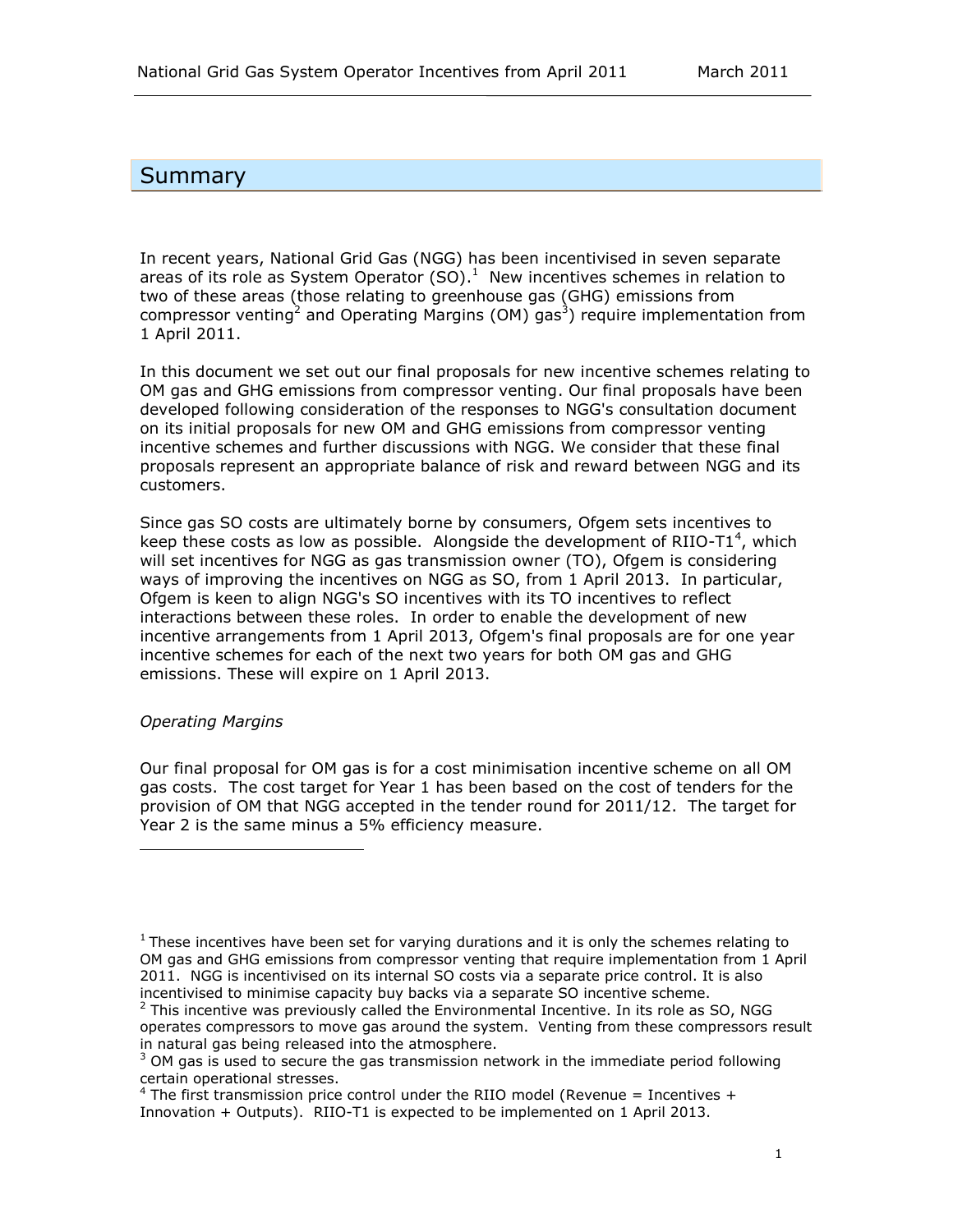#### <span id="page-5-0"></span>*GHG emissions*

l

Our final proposal for GHG emissions from compressors is for one year incentive schemes for each of the next two years comprising a volume target equal to the current year's target. The price of emissions will be based on the non-traded price of carbon<sup>5</sup>.

In order to facilitate the development of appropriate incentive arrangements across NGG as SO and TO from 1 April 2013, Ofgem requires increased information regarding the measurement and calculation of GHG emissions across the transmission system and the extent to which investment in new technologies could result in potential reductions to these emissions. Our final proposal therefore includes the introduction of a new licence condition in NGG's licence which requires it to develop and undertake a Scheme of Work designed to result in increased information in these areas.

Subject to responses to this consultation, if NGG consents to these final proposals then the licence modifications will be effective from 1 April 2011. If NGG does not consent, we will have to consider whether to consult again on revised proposals, to refer the matter to the Competition Commission, or rely on direct regulation of NGG as SO based on our existing powers.

We are intending to publish a consultation document in May 2011 setting out our initial views with respect to the incentivisation of NGG as SO from 1 April 2013.

<sup>5</sup> Set and updated by the Department for Energy and Climate Change (DECC) for the nontraded sector. See DECC's website:

[http://www.decc.gov.uk/assets/decc/what%20we%20do/a%20low%20carbon%20uk/carbon](http://www.decc.gov.uk/assets/decc/what%20we%20do/a%20low%20carbon%20uk/carbon%20valuation/1_20100610131858_e_@@_carbonvalues.pdf) [%20valuation/1\\_20100610131858\\_e\\_@@\\_carbonvalues.pdf](http://www.decc.gov.uk/assets/decc/what%20we%20do/a%20low%20carbon%20uk/carbon%20valuation/1_20100610131858_e_@@_carbonvalues.pdf)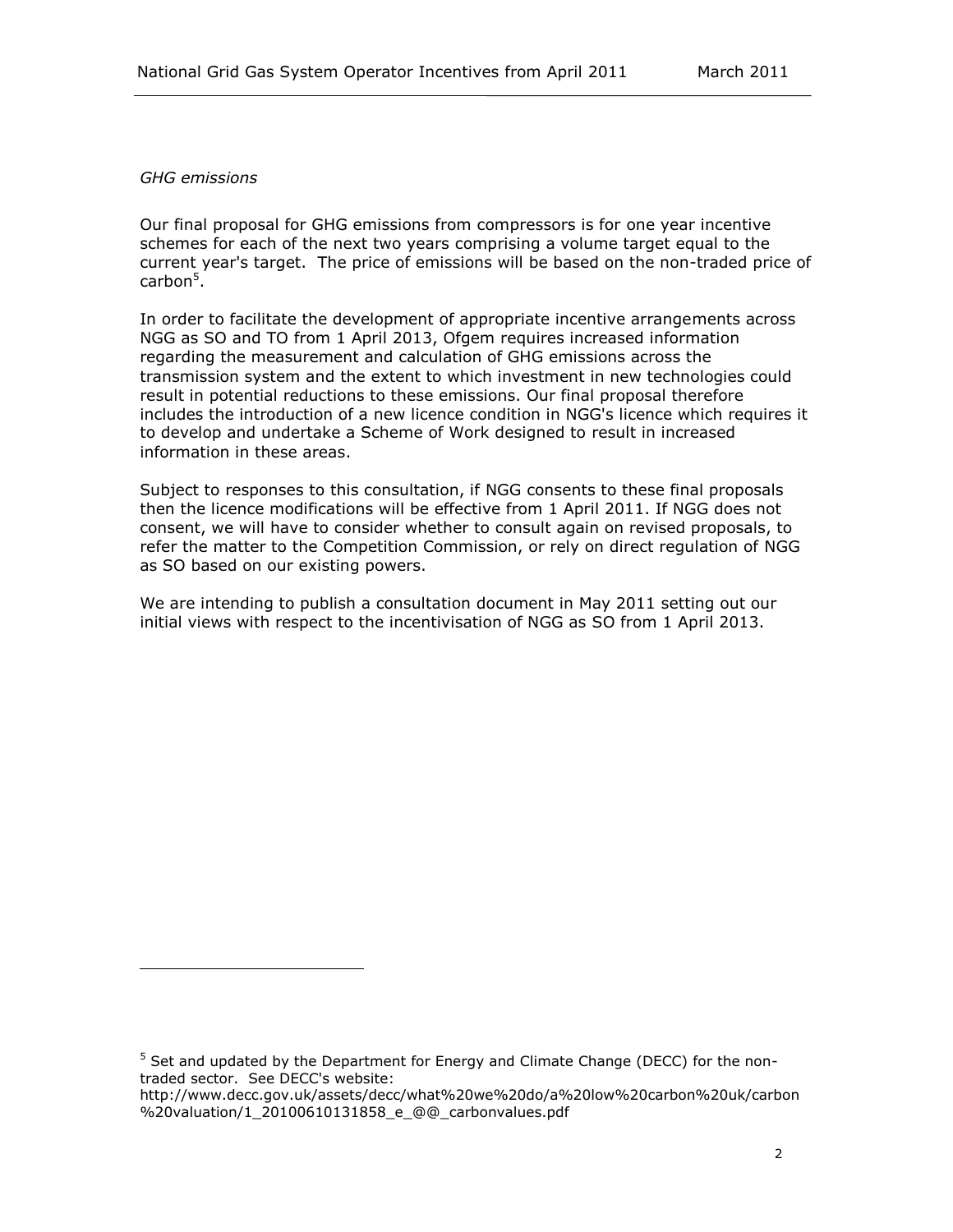## <span id="page-6-0"></span>1. Introduction

#### **Chapter Summary**

This chapter provides a short background to the process so far. It also provides an outline of the structure of this document and the way forward.

There are no specific questions in this chapter.

### <span id="page-6-1"></span>**Background**

1.1. National Grid Gas (NGG), a subsidiary of National Grid plc, is the System Operator (SO) for the gas National Transmission System (NTS) in Great Britain (GB) and has responsibility for the residual balancing activity on the NTS. The transporter licence of NGG requires it to act in an efficient, economic and co-ordinated manner in performing its roles.

1.2. Since gas SO costs are ultimately borne by consumers, Ofgem sets economic incentives on NGG to encourage efficient cost minimisation as well as to encourage other behaviours.

### <span id="page-6-2"></span>**Gas SO incentives**

1.3. In recent years NGG has been incentivised in seven separate areas of its role as SO. Table 1.1 shows the different gas SO incentive schemes and, where applicable, the expiry dates of the current schemes.

| Scheme                           | Length of<br>current<br>scheme | Date current<br>scheme expires | Purpose of incentive                                                                                                                      |
|----------------------------------|--------------------------------|--------------------------------|-------------------------------------------------------------------------------------------------------------------------------------------|
| NTS Shrinkage                    | 3 years                        | 31 March 2012                  | Minimise cost of<br>purchasing gas and<br>electricity for shrinkage                                                                       |
| NTS Unaccounted<br>for Gas       | 3 years                        | 31 March 2012                  | Reduce volumes of<br>unaccounted for gas                                                                                                  |
| <b>Residual Gas</b><br>Balancing | 2 years                        | 31 March 2012                  | Target costs of NGG's<br>actions to resolve<br>participants' imbalance,<br>whilst minimising the<br>impact of its trades on the<br>market |
| Demand<br>forecasting            | 2 years                        | 31 March 2012                  | Minimise the error in<br>NGG's demand forecast                                                                                            |

### **Table 1.1: Summary of current gas SO incentive schemes**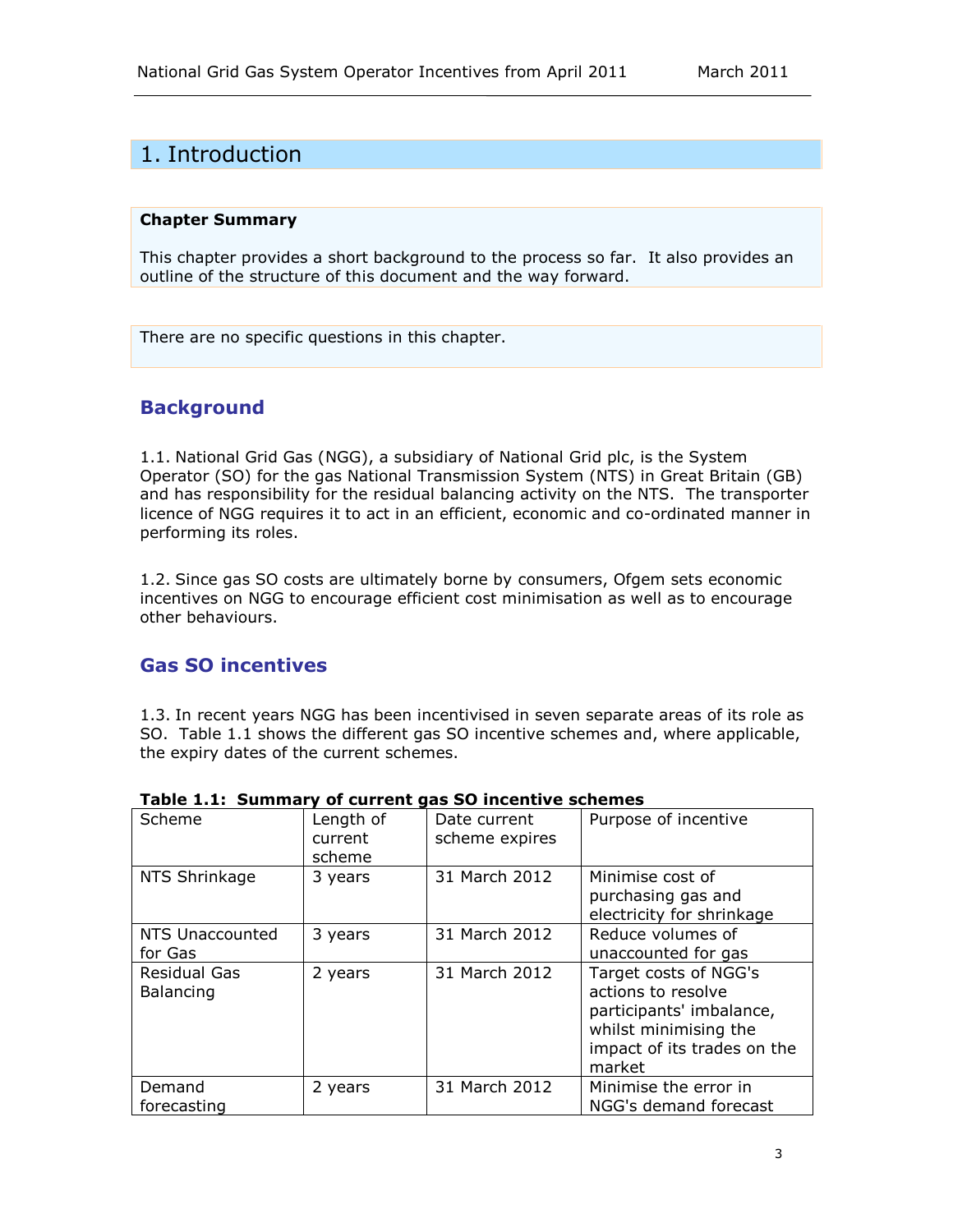| Website timeliness<br>and availability                | 2 years              | 31 March 2012 | Encourage timeliness and<br>availability of published<br>information            |
|-------------------------------------------------------|----------------------|---------------|---------------------------------------------------------------------------------|
| GHG emissions<br>from compressor<br>venting incentive | 1 year               | 31 March 2011 | Minimise Greenhouse Gas<br>(GHG) emissions resulting<br>from compressor venting |
| <b>Operating Margins</b>                              | No current<br>scheme | N/A           |                                                                                 |

1.4. As shown in Table 1 there is currently no scheme for Operating Margins (OM) gas and the scheme for GHG emissions from compressors venting will expire on 31 March this year. We are therefore consulting on final proposals for new incentive schemes for these areas to be implemented from 1 April 2011.

1.5. OM gas is purchased by NGG on an annual basis in line with the requirements of the Uniform Network Code and NGG's Safety Case. OM gas is used to maintain safe pressures within the NTS during defined System Events (ranging from major events such as loss of supply infrastructure, multiple events or an orderly rundown emergency situation). OM costs for 2010/11 are currently expected to outturn at £17.2m.

1.6. As a result of uncertainties relating to the development of the contestable market for the procurement of OM gas, Ofgem decided not to implement an incentive scheme for OM for the period from 1 April 2010 to March 2011. As such, the economically incurred costs associated with procuring this gas have been passed through to customers for this period. Although there continues to be some uncertainties in the OM market, we consider it appropriate to, where feasible, introduce an incentive in this area from 1 April 2011 in order to provide signals to NGG to minimise these costs during the incentive period. We also consider that the existence of an OM incentive for this period will inform the development of proposals regarding longer term incentives on the SO from 1 April 2013.

1.7. In its role as SO, NGG operates compressors to move gas around the system. As a result of NGG's use of these compressors natural gas is released into the atmosphere.

### <span id="page-7-0"></span>**Process so far**

ł

1.8. In July 2010, Ofgem published an open letter $6$  on the objectives, process and timetable for the development of gas SO incentives to apply from 1 April 2011. In this letter we set out our view that there would be benefits from implementing two

<sup>6</sup> http://www.ofgem.gov.uk/Pages/MoreInformation.aspx?file=Gas Open Letter Version 2.pdf&refer=Markets/WhlMkts/EffSystemOps/SystOpIncent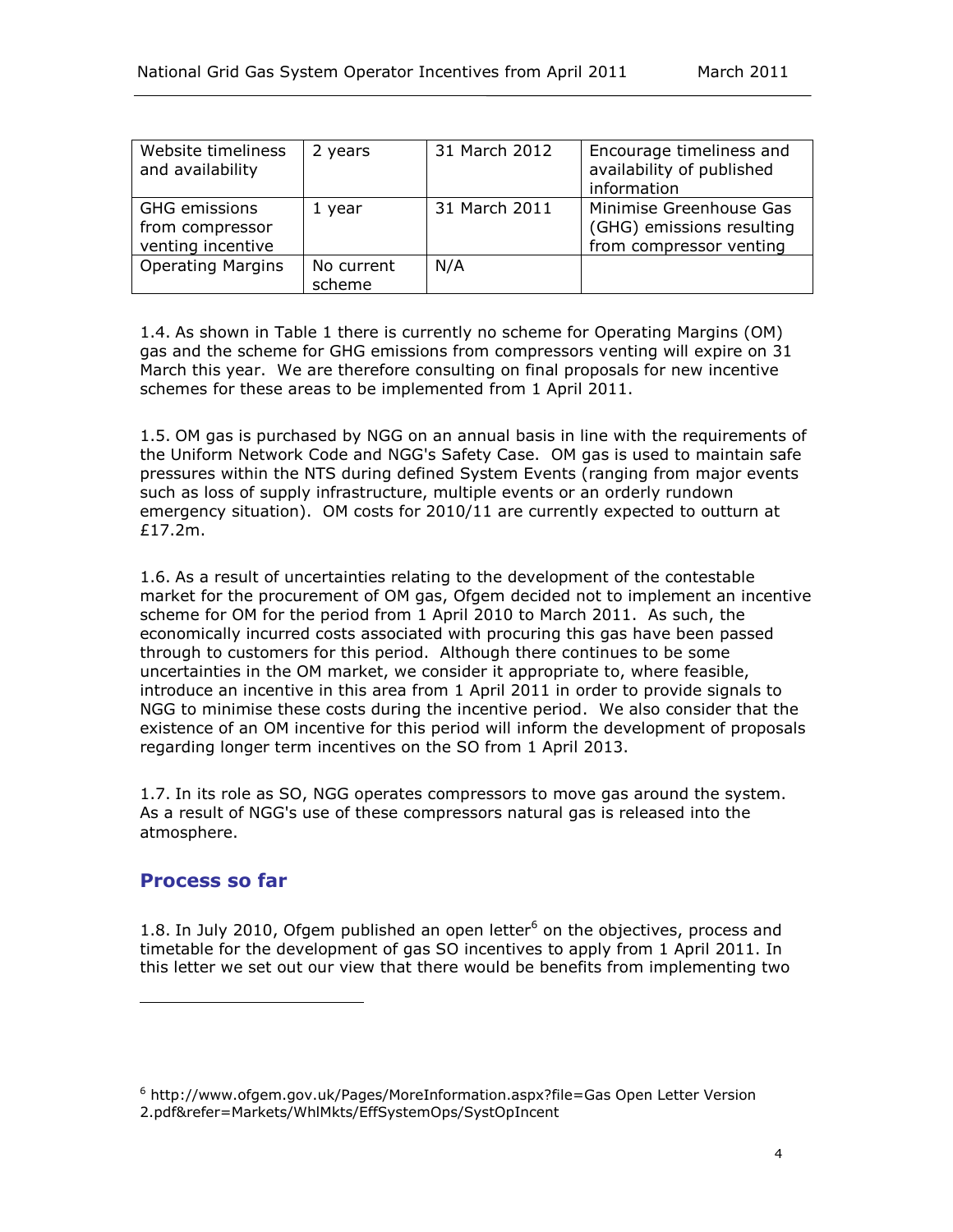year incentive schemes. This would enable longer term incentivisation of NGG's SO activities from 1 April 2013 aligned with RIIO- $\overline{T}1^7$ .

1.9. Following this open letter, NGG published its initial proposals for incentive schemes for OM gas and GHG emissions from compressors in a consultation document on 9 November 2010 $^8$ , to which it received three responses $^9$ . NGG also gave an industry presentation on these proposals at a transmission workstream meeting in November 2010.

1.10. In November 2010 Ofgem published its initial comments on NGG's initial proposals<sup>10</sup>. In that letter, in terms of NGG's gas SO proposals:

- We expressed support for the reintroduction of an incentive for OM; and
- We expressed support for the introduction of two year incentive schemes for both OM and GHG emissions.

1.11. Ofgem has since scrutinised NGG's forecasts relative to its initial proposals, considered the responses to NGG's initial proposals document along with additional information from NGG and undertaken our own analysis in order to develop our final proposals.

### <span id="page-8-0"></span>**Structure and approach**

j.

1.12. This final proposals document consists of three chapters. This chapter provides the background to our proposals, outlines the process we are following in developing SO incentive schemes for NGG from 1 April 2011, and sets out the structure of the document and the next steps.

1.13. In Chapter 2 we discuss our final proposals for the OM gas incentive scheme to apply from 1 April 2011. In Chapter 3 we discuss our final proposals for the GHG emissions incentive scheme to apply from 1 April 2011 and an associated additional licence requirement relating to this incentive. In both Chapters we explain how our final proposals have been informed by NGG's initial proposals, the views of market participants and the additional information provided by NGG.

<sup>&</sup>lt;sup>7</sup> The first transmission price control under the RIIO model (Revenue = Incentives + Innovation + Outputs). RIIO-T1 is expected to be implemented on 1 April 2013.

<sup>8</sup> National Grid's consultation can be found at

http://www.nationalgrid.com/uk/Gas/soincentives/docs/

<sup>9</sup> See www.nationalgrid.com/uk/Gas/so incentives/docs/ 10

http://www.ofgem.gov.uk/Markets/WhlMkts/EffSystemOps/SystOpIncent/Documents1/Ofgem s%20initial%20comments%20on%20National%20Grid%20Gas%20System%20Operator%20I ncentives%20from%20April%202011.pdf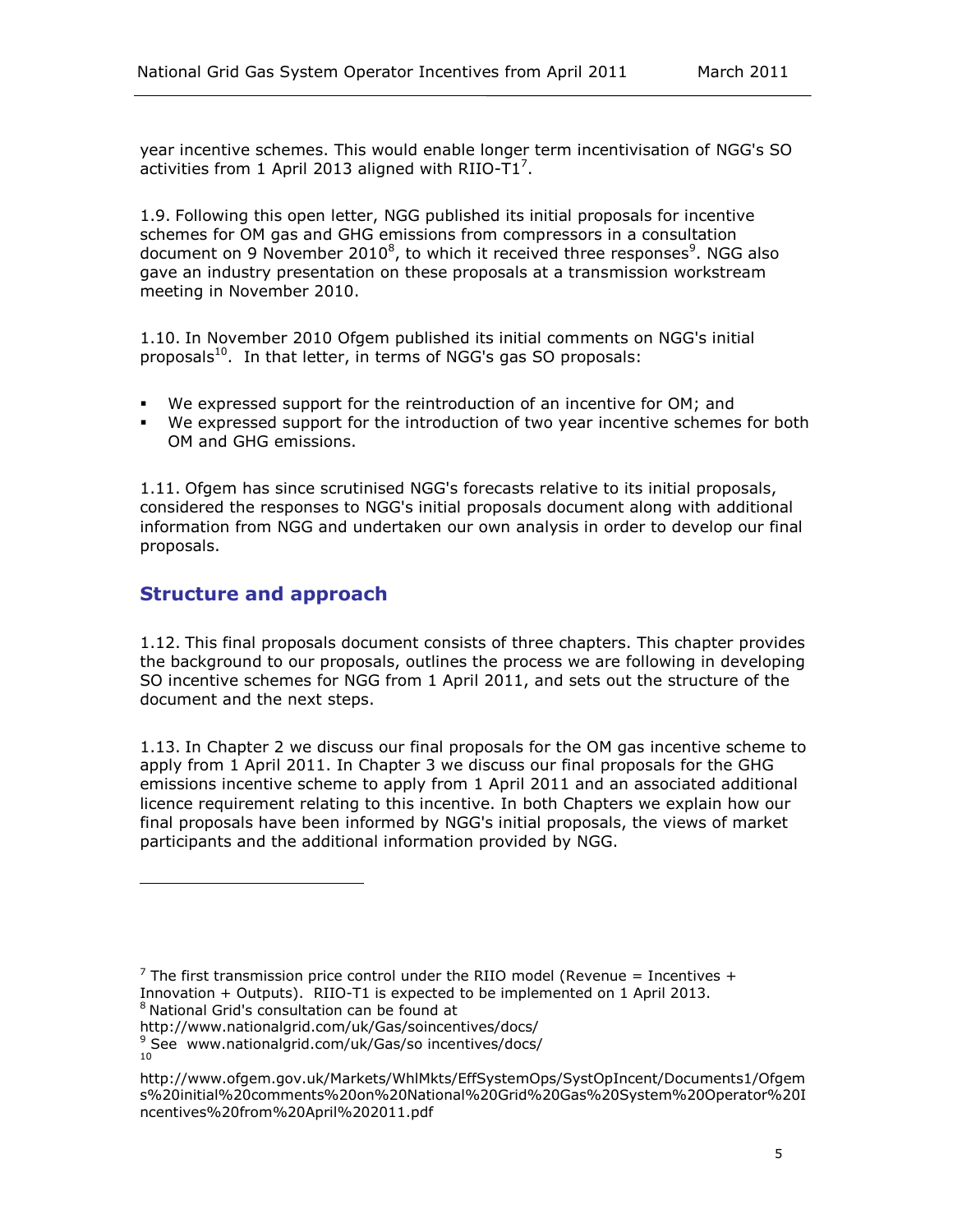### <span id="page-9-0"></span>**Next steps**

1.14. Appendix 2 to this document contains a statutory notice of our proposal to modify by agreement NGG's gas transporter licence under Section 23 of the Gas Act 1986. This statutory modification notice proposes to implement the proposals set out in this document (subject to responses to this consultation).

1.15. We would welcome the views of interested parties on all aspects of our proposed modifications. Responses should be sent to soincentive@ofgem.gov.uk to be received no later than 29 March 2011. Further details on how to respond can be found in Appendix 1.

1.16. The statutory notice under Section 23 of the Gas Act 1986 specifies a period of not less than 28 days during which interested parties can make representations or objections to the proposed licence modifications, and during which the Secretary of State may direct the Gas and Electricity Markets Authority (the Authority) not to make the proposed modifications. Following any such representations, objections or direction, the Authority may make such revisions to the proposed licence modifications as it considers appropriate and carry out a further statutory consultation on the new proposed licence modifications.

1.17. These licence modifications are subject to NGG's consent. If NGG does not consent to the proposed licence modifications Ofgem can refer the proposed SO incentive scheme modifications to the Competition Commission for final adjudication. Another option would be to reissue a statutory notice on revised proposals. Alternatively we could decide not to implement an incentive scheme for these areas for the period from 1 April 2011 to 1 April 2013 (or part of that period). NGG would pass through the actual costs of procuring OM gas and have no incentive on GHG emissions. Ofgem would then directly regulate NGG for these activities.

1.18. If NGG consents to the proposed licence modifications, Ofgem intends (subject to any representations made during the consultation and any direction received from the Secretary of State) to direct the relevant modification to NGG's transporter licence in line with the proposed licence modifications shortly after 29 March 2011, so that the new licence conditions would apply on and from 1 April 2011.

1.19. There are a number of incentive schemes that are due to expire on 31 March 2012. Ofgem considers it appropriate to look to develop options for the incentivisation of NGG's SO role from 1 April 2013 which align with the incentives on NGG as Transmission Owner (TO). As such, Ofgem considers it appropriate to 'roll over' (as far as possible) the incentives that expire on 1 April 2012 to 1 April 2013. However, we do consider that certain aspects of these incentives will need to be reviewed for the roll over period. Ofgem will shortly be issuing an open letter setting out our proposed way forward with respect to this roll over.

1.20. Ofgem is currently considering longer term options for the incentivisation of NGG's gas and electricity SO roles that align with RIIO-T1 from 1 April 2013. Ofgem considers that there would be advantages from aligning the incentives on NGG and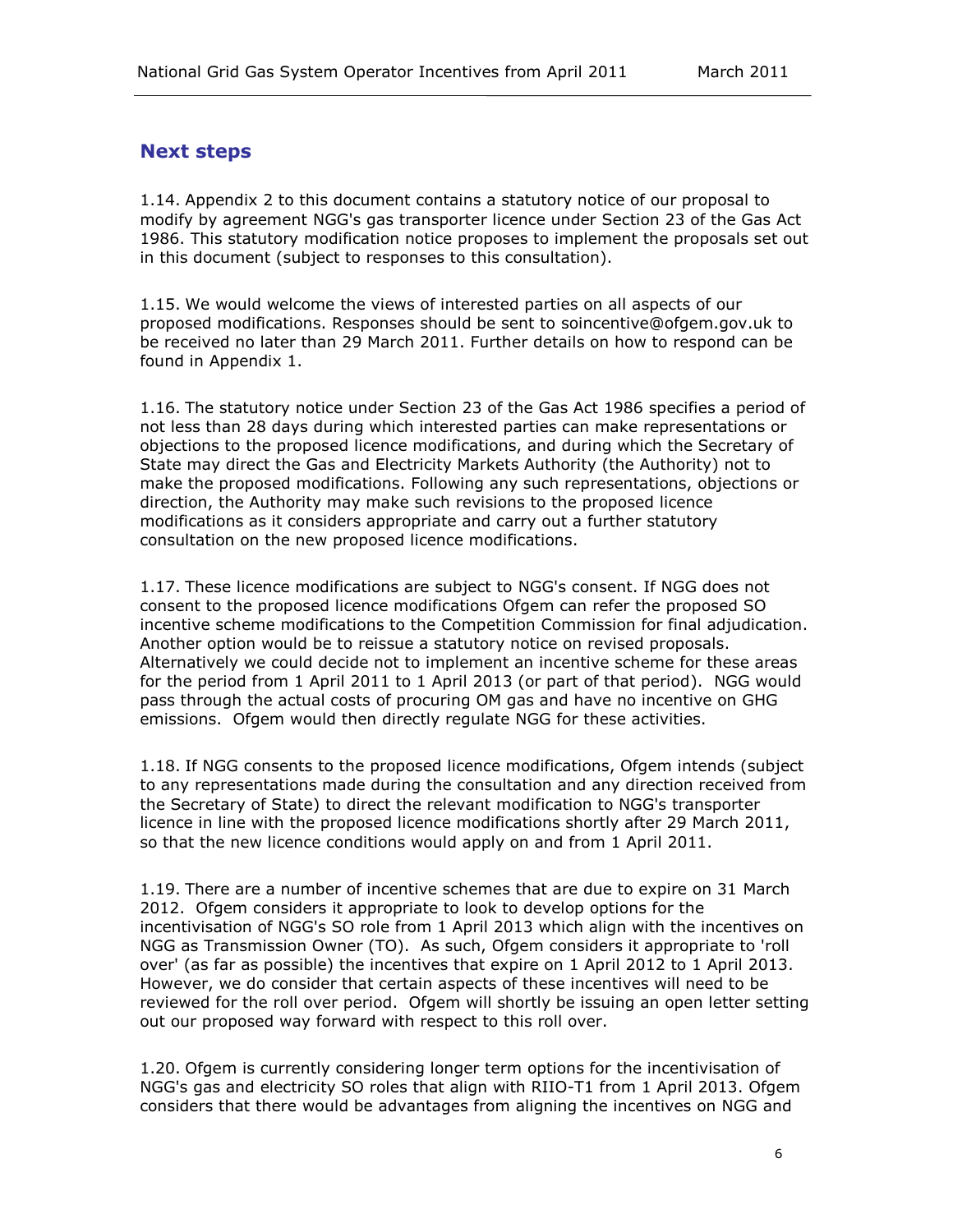NGET as SOs with the incentives on the TOs in recognition of the interactions between these roles. This issue is being considered as part of the RIIO-T1 consultation process. Ofgem is expecting to publish an initial consultation document on options for longer term SO incentive arrangements in May 2011.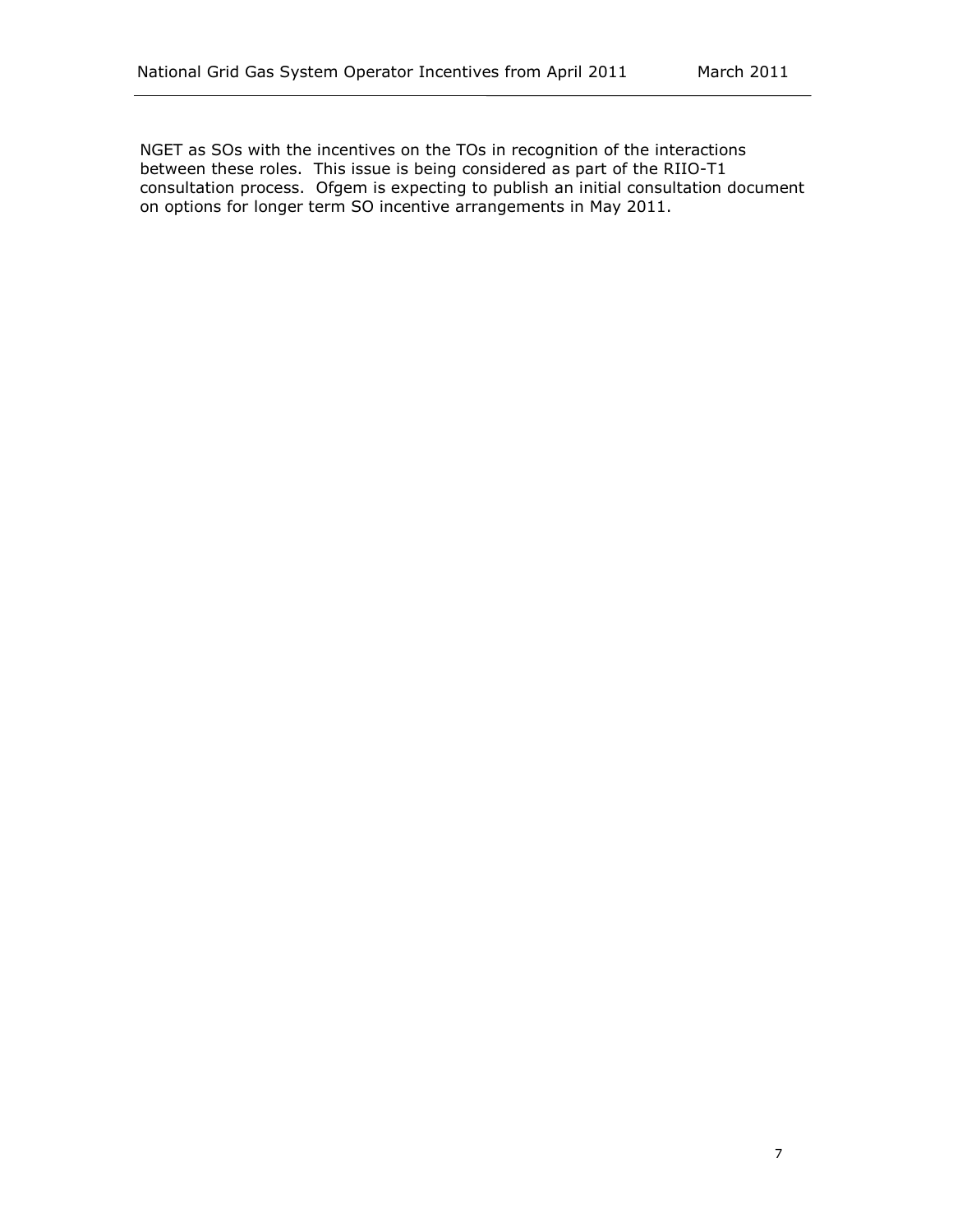# <span id="page-11-0"></span>2. Operating Margins

#### **Chapter Summary**

This chapter sets out background information relating to Operating Margins, NGG's initial proposals with respect to an OM incentive from 1 April 2011 and the views of respondents to that consultation. It also sets out Ofgem's final proposals with respect to the incentivisation of NGG's procurement of OM gas from 1 April 2011 until 31 March 2013.

### **Question box**

Question 1: Do you consider that Ofgem's final proposal for an OM incentive on NGG represents a fair balance of risk and reward?

Question 2: Do you consider that the proposed licence modifications appropriately reflect the final proposals as described in this chapter?

### <span id="page-11-1"></span>**Background**

2.1. OM gas is purchased by NGG on an annual basis in line with the requirements of NGG's gas transporter Licence, the Uniform Network Code (UNC) and NGG's Safety Case.

2.2. Requirements for OM gas are determined through network simulation analysis. The requirement is for the physical delivery of additional gas to maintain safe pressures within the NTS during a System Event, until other measures take effect. Potential System Events are split into three categories:

- Group 1: Major events e.g. loss of supply infrastructure, loss of largest subterminal.
- Group 2: Multiple events e.g. compressor failures, pipe breaks.
- Group 3: Orderly rundown e.g. maintain pressures in the event of a National Grid Supply Emergency.

2.3. OM costs comprise availability costs (the cost of being able to deliver gas, if required) and utilisation costs (the cost of delivering gas, if required). Utilisation of OM is a low probability but potentially high cost event. Total OM costs were  $£17.9m$ in 2009/10 and are currently forecast to be £17.2m in 2010/11.

### <span id="page-11-2"></span>*OM market*

2.4. When considering incentive schemes for OM it is important to understand the operation of the market for OM services and the key uncertainties in this market. During the past few months there have been a number of developments in the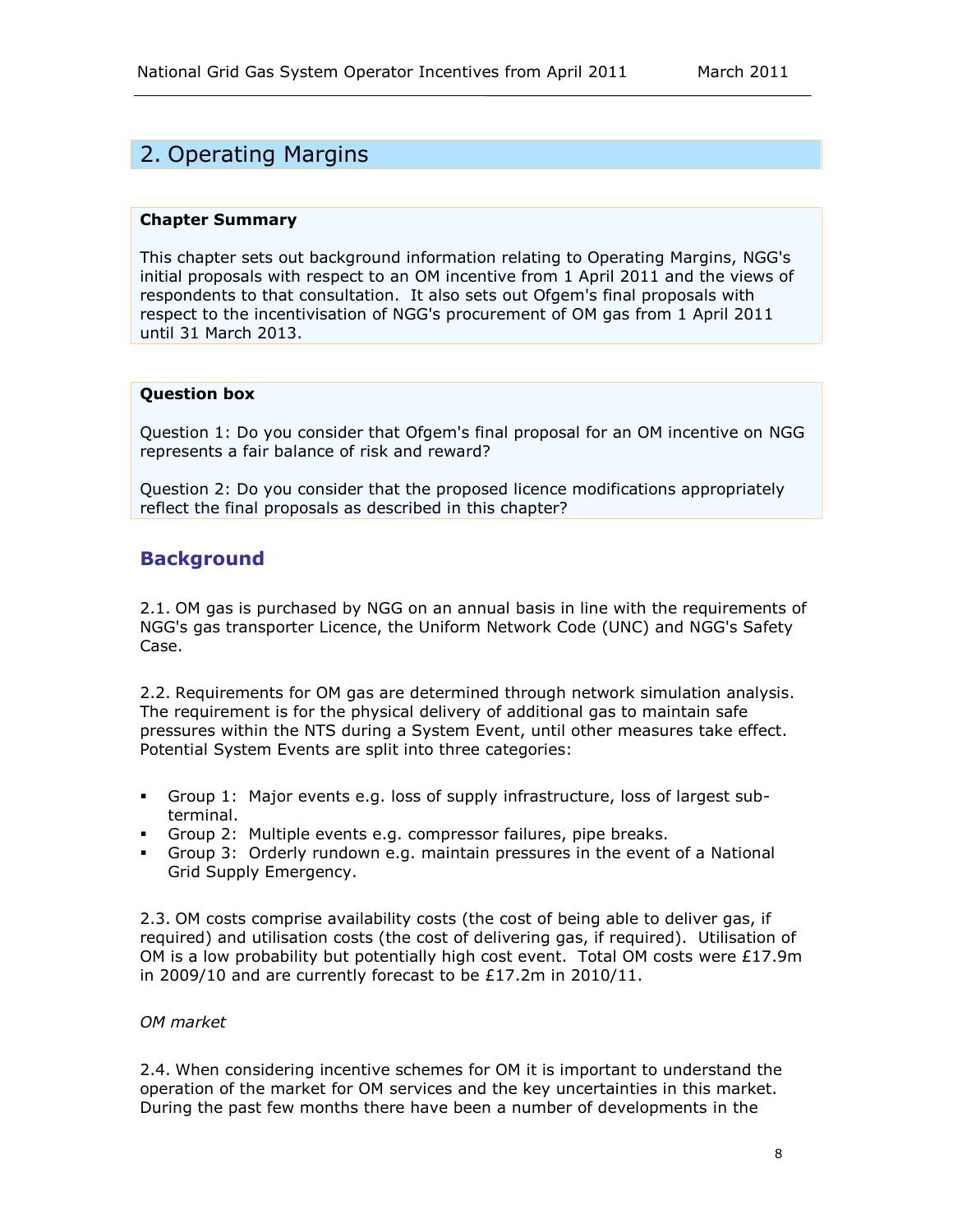market for OM which have resulted in difficulties in developing proposals for the OM scheme.

Contestability in provision of OM services

2.5. OM services have been provided only by gas held in store (from storage facilities, including LNG storage and LNG import facilities). However, in February 2010 changes were secured to NGG's Safety Case which enabled OM to be procured from sources other than gas held in store. As a result of these changes NGG has been able to procure OM gas from an increased number of types of provider. This has resulted in contestability for some OM requirements.

2.6. Until recently National Grid's Liquified Natural Gas (NG LNG) Storage facilities have provided OM only at regulated prices (the C3 prices) which are set by Ofgem. Following assessment of NGG's 2010 and 2011 OM tenders, Ofgem concluded that competition in the provision of a number of specific OM requirements was effective. As a result, Ofgem considered it appropriate to suspend the regulated prices for certain facilities for certain OM requirements, for the duration of the 2010/11 and subsequently for the 2011/12 storage years.

2.7. Ofgem expects this market to increase and new providers to come forward increasing the level of competition in the provision of OM services.

#### NG LNG storage facilities

2.8. In recent years, approximately one third of OM gas is currently made available by NG LNG's storage facilities at Glenmavis, Partington and Avonmouth. Ofgem issued its final proposals for review of the C3 prices on 21 February 2011. If implemented, these proposals are expected to result in significant increases in the C3 prices for OM from these facilities which will have an impact on the costs incurred by NGG as SO.

2.9. Any changes to the availability of these facilities can also impact on the costs NGG incurs with respect to procurement of OM gas. At Glenmavis, the liquefier has been shut down, pending engineering investigation. The unit may require substantive work to return to service. Whilst Glenmavis will be able to fulfil its supply requirements to the end of this storage year; its capability in the next couple of years is subject to a number of uncertainties.

### <span id="page-12-0"></span>**NGG's initial proposals**

### <span id="page-12-1"></span>**Scope and form of incentive(s)**

2.10. NGG put forward three options for the treatment of OM costs for a two year period from April 2011: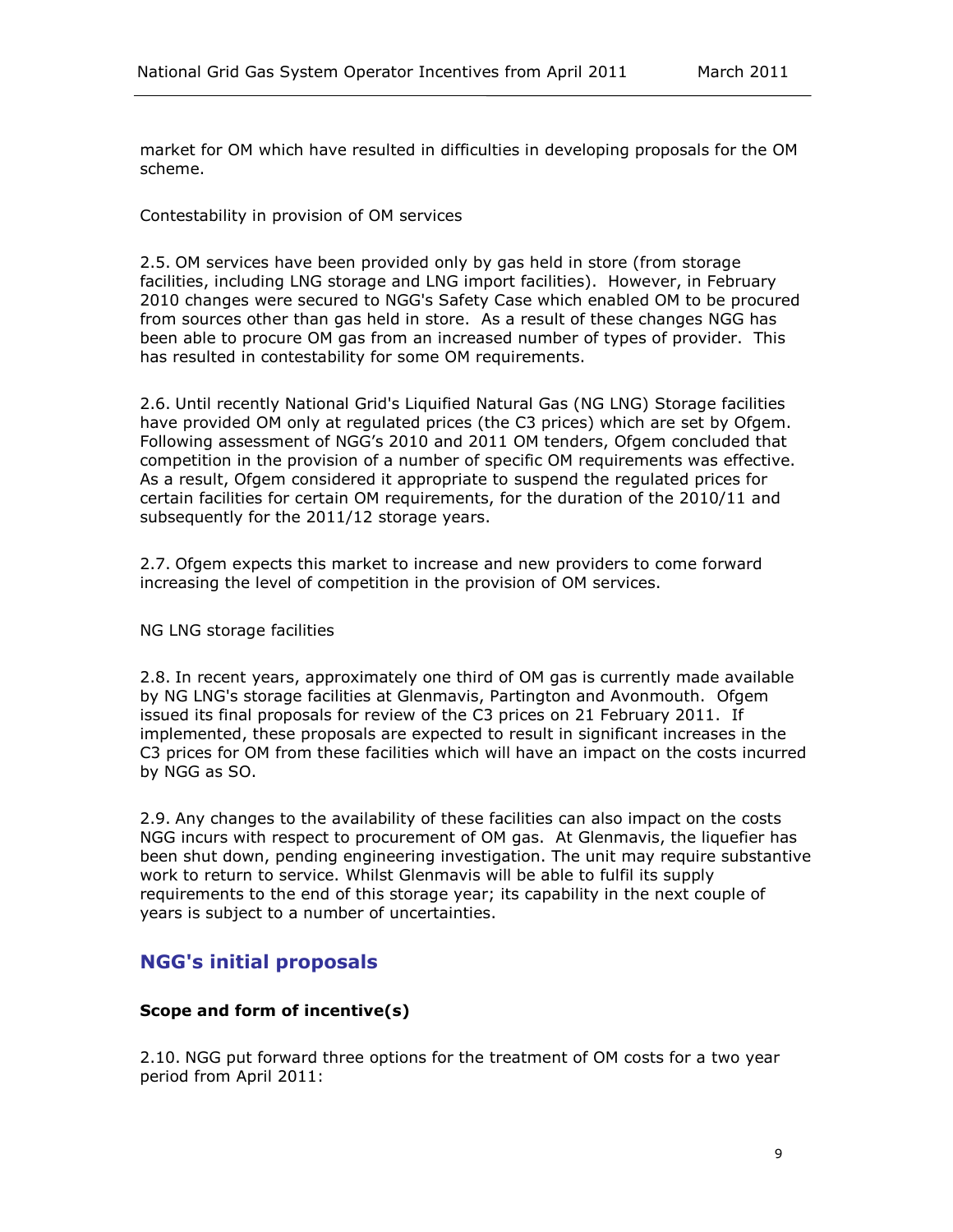- no direct incentive cost pass through of availability and utilisation costs;
- bundled cost minimisation incentive scheme for availability and utilisation costs; and
- separate cost minimisation incentive schemes for availability and utilisation costs.

### <span id="page-13-0"></span>**Availability costs**

2.11. In its proposals NGG recognised that there were a number of uncertainties that were outside of its control that could impact on its OM costs. In particular, NGG identified a relationship between the level of regulated prices of NG LNG Storage and the forecast cost of OM gas. As such, NGG considered it appropriate to link any cost target to the actual level of these regulated prices. In addition, NGG considered that there should be a deadband of  $£5.5m$ , based on its analysis of a range of outcomes to the regulated prices review and to reflect uncertainty in the reaction of market participants to the outcome of the review of regulated prices for OM services from LNG Storage.

2.12. As such NGG proposed a target of between  $£19m$  and  $£37.8m$  for the availability element depending on the level of the regulated prices of NG LNG's storage facilities with a deadband of £5.5m.

2.13. For Year two of the scheme NGG proposed basing the availability element of the target on the outturn costs in 2011/12 with a Retail Price Index (RPI) uplift.

#### <span id="page-13-1"></span>**Utilisation costs**

2.14. NGG proposed that the utilisation element of the target (within a bundled scheme) or the utilisation target (for an unbundled scheme) should be calculated as an average historical utilisation volume multiplied by a weighted average OM utilisation price from the current tender year.

2.15. NGG proposed that in either the bundled or unbundled scheme there should be a utilisation volume cap. NGG considered that this would incentivise it to include utilisation costs within its assessment of OM tenders, such that should there be an OM utilisation event, it could be resolved in the most efficient manner. NGG considered that the volume cap would reduce its exposure to the risk of a major event such as a major supply loss, leading to a large volume of OM being utilised, which would not be within NGG's direct control.

#### <span id="page-13-2"></span>**Reopeners**

2.16. NGG considered that there was a high level of uncertainty in the market for OM provision and that related changes in costs could result in a windfall profit or loss to NGG. Therefore, NGG believed that any incentive structure outlined in its proposals should be reviewed if:

Regulated price suspension was extended to further OM requirement types; or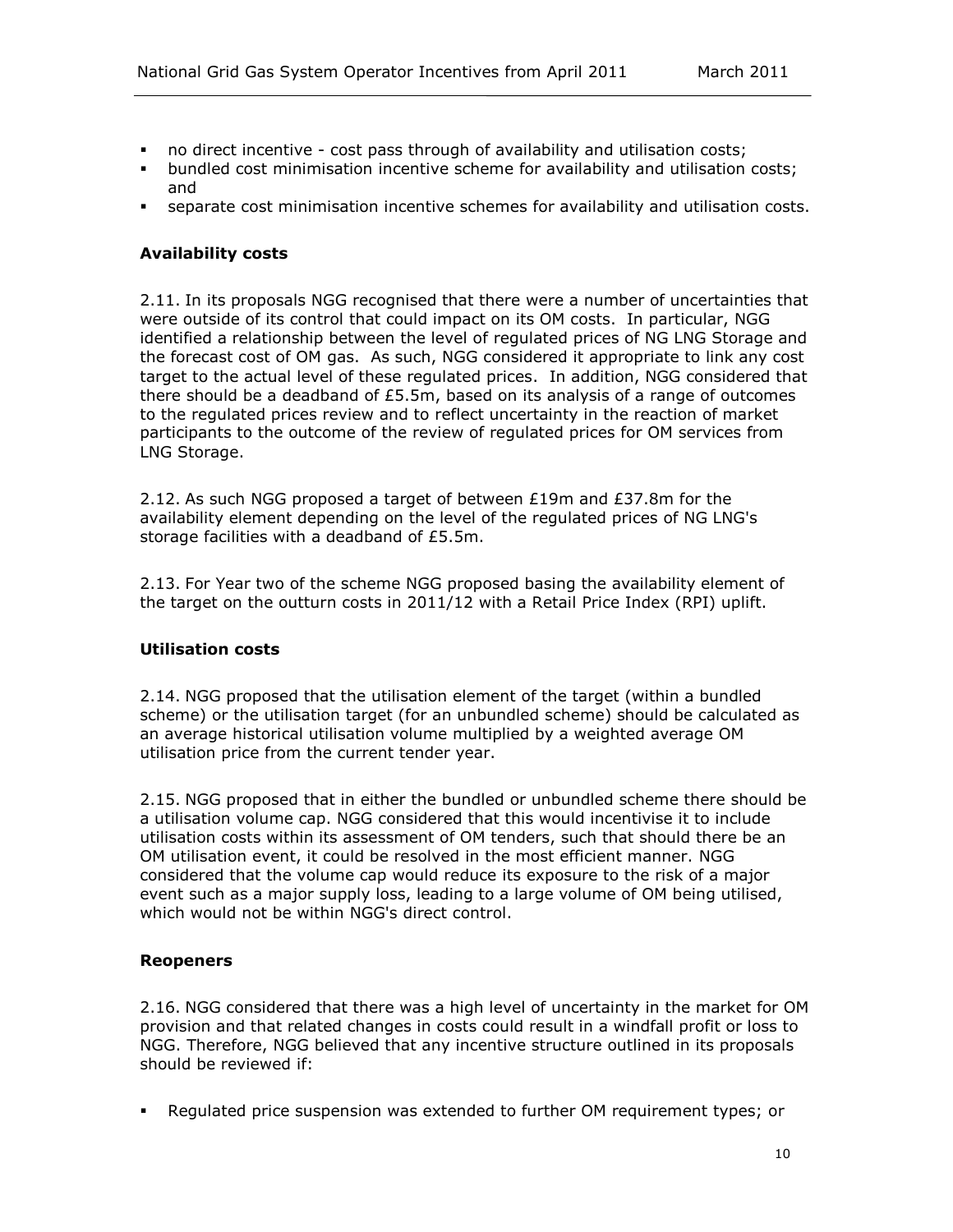- If, following review, NG LNG's storage facilities' regulated prices were outside of the analysed range (one to three times current regulated prices); or
- The outcome of the NG LNG storage price review resulted in a revenue rather than a price restriction.

2.17. In addition, with respect to NGG's proposal to base the availability element of the target on outturn costs for Year one of the scheme, NGG considered that this should be reassessed if the volume requirement changed by in excess of  $\pm 10\%$ .

### <span id="page-14-0"></span>**Sharing factors, cap and floor**

2.18. NGG proposed shallow sharing factors, caps and floors to reflect its view of the high level of additional uncertainties including the level of tender participation and pricing behaviour, the fundamentals of the gas market and the review of regulated prices. NGG proposed a 10% downside sharing factor and a floor of £1m.

2.19. NGG considered that there was less opportunity for it to reduce costs below the lower deadband value. NGG stated that it was unlikely that any external factors outside its control would lead to significantly lower tendered prices for significant levels of volume. As such, NGG considered it was appropriate to have a higher upside sharing factor of 25%. NGG proposed capping any potential profits at  $E2m$ .

### <span id="page-14-1"></span>**Views of respondents to NGG's initial proposals document**

2.20. NGG received three responses to its initial proposals consultation.

### <span id="page-14-2"></span>**Scope and form of incentive(s)**

2.21. All three respondents supported cost minimisation incentive arrangements on NGG as opposed to continuing to allow a cost pass through arrangement. Reasons given for this were that incentive arrangements would:

- ensure NGG was challenged to obtain services in the most cost effective way; and
- ensure costs to customers were kept to a minimum.

2.22. One respondent considered that this cost allowance should be reduced each year to incentivise further cost reductions and to encourage NGG to seek alternative options for the supply of OM.

2.23. Two respondents supported setting the incentive for a two year period from April 2011 to March 2013, although one further respondent suggested that there should be some form of review to ensure that the incentive was effective across this period.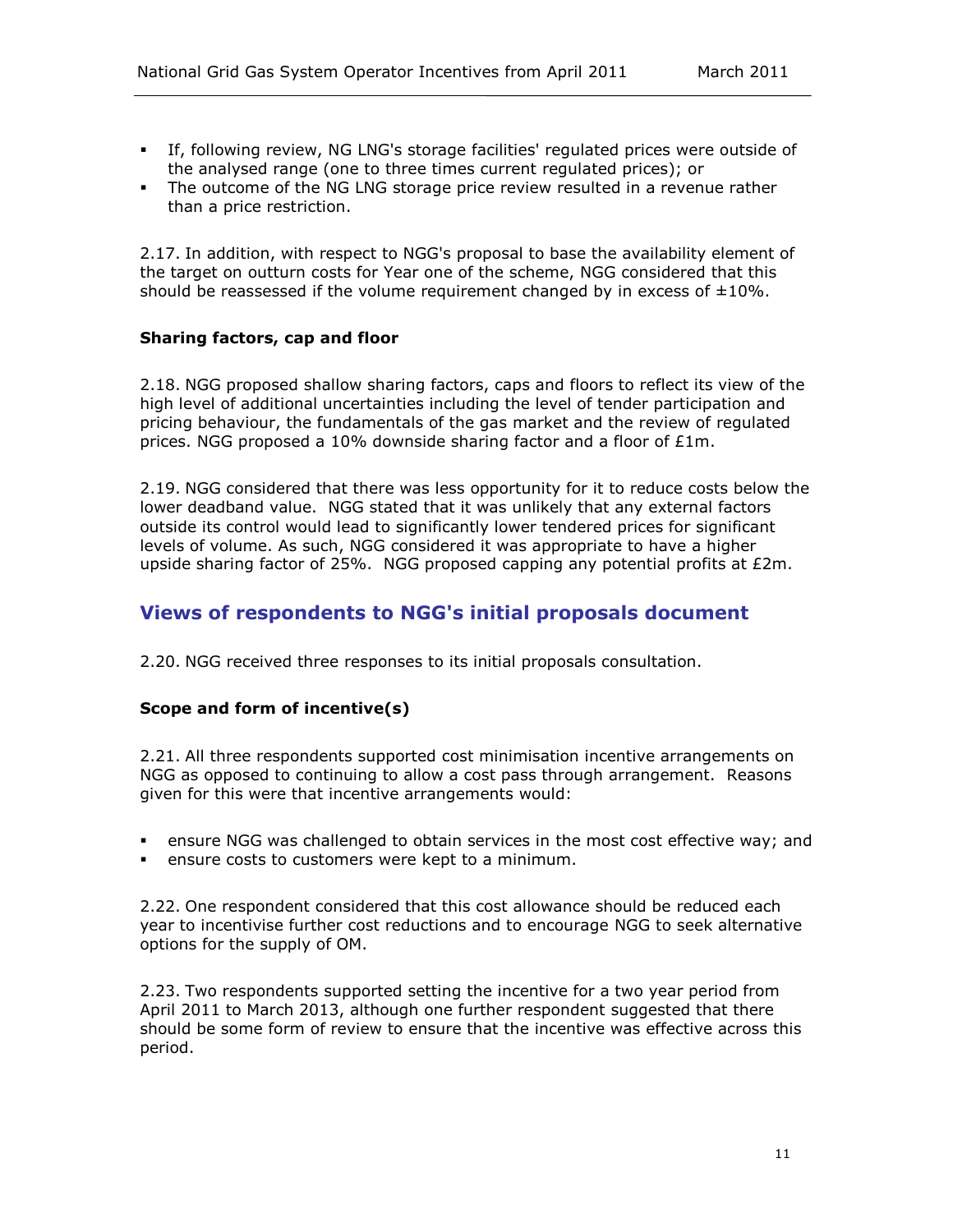2.24. All three respondents were supportive of a bundled scheme for availability and utilisation costs to:

- ensure NGG is incentivised to reduce overall costs of OM; and
- ensure that NGG is not biased towards certain providers where there are diverse cost structures between availability and utilisation costs.

### <span id="page-15-0"></span>**Availability costs**

2.25. Two respondents agreed that the target should be adjusted in line with changes to NG LNG's regulated prices although one respondent was concerned that this would reduce the incentive on NGG to seek out alternative providers. The respondents also supported the inclusion of a deadband for Year one of the scheme.

2.26. With respect to the target for 2012/13, all respondents considered that it was inappropriate to base a target on outturn costs for Year one. However, one respondent did not consider there to be a realistic alternative. The other two respondents considered that a historical average should be used.

2.27. All three respondents supported the continued inclusion of a deadband for 2012/13. Two respondents considered that the deadband should be the same as for 2011/12, although one of these respondents suggested that the deadband should be sharpened over time with the aim of removing the deadband. Another respondent suggested that the deadband should be reduced for 2012/13.

### <span id="page-15-1"></span>**Utilisation costs**

2.28. All three respondents considered that all utilisation costs should be included within the incentive.

2.29. Two respondents supported the inclusion of a utilisation volume cap. However, one of these respondents proposed basing the cap on the maximum historical utilisation volume (instead of average historical utilisation volumes) as it considered this would represent normal OM requirements (e.g. not resulting from a major utilisation incident). Another respondent proposed that the cap should be based on average historical utilisation volumes plus a percentage (suggested 20%).

2.30. One respondent considered that NGG should be exposed to the majority of network failure utilisation costs to incentivise investment in network reliability. With respect to utilisations relating to supply failure it considered that NGG should be subject to a sufficient incentive to ensure that it uses market mechanisms available to it.

2.31. Two respondents agreed that the utilisation volume target should be based on an average historical volume for utilisation. One respondent suggested that outliers should be removed and that the target should be based on a 95% confidence interval.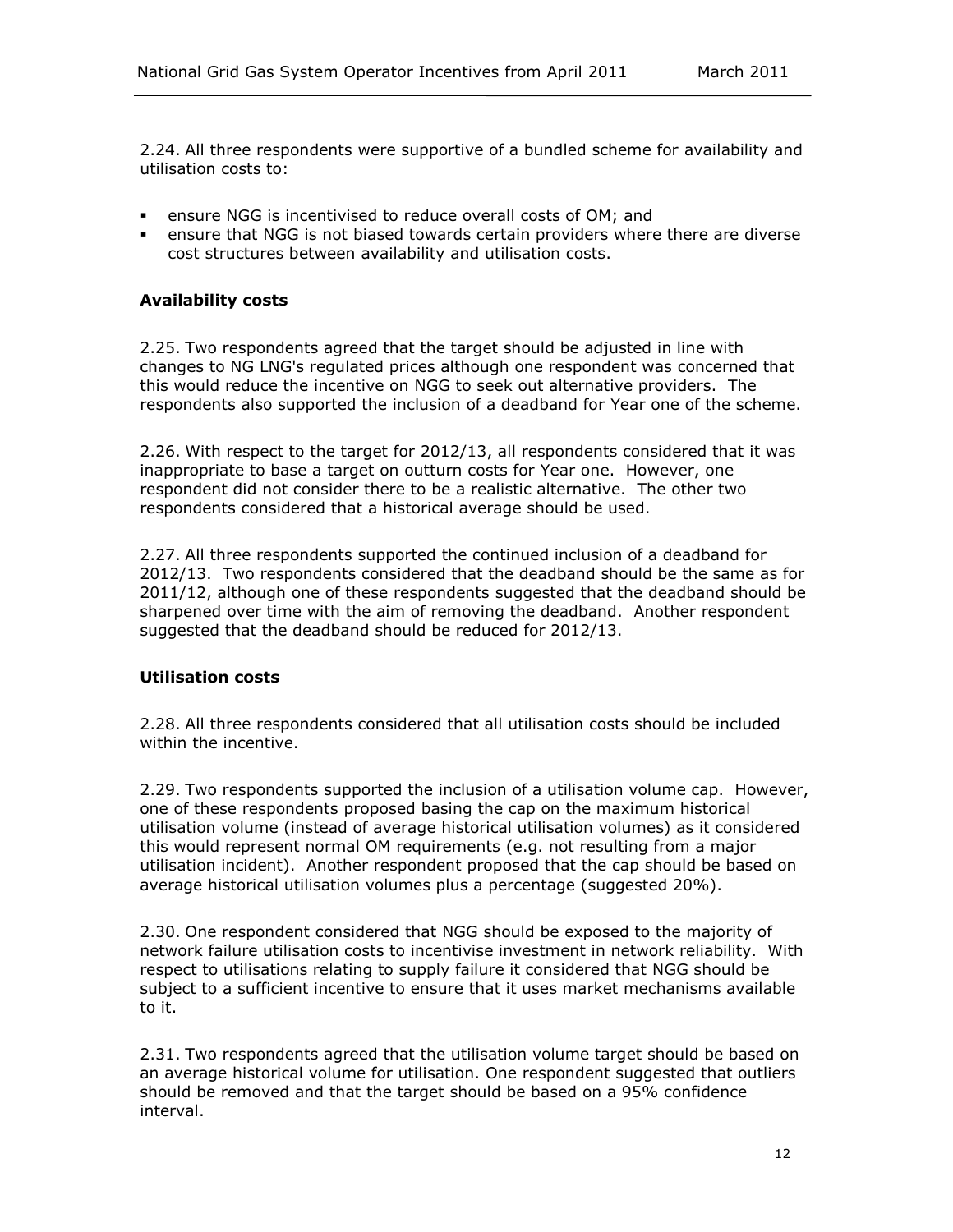### <span id="page-16-0"></span>**Reopeners**

2.32. Two respondents agreed with NGG's proposals that the incentive target should be reassessed in certain situations. One of these respondents however considered that such reassessment should only take place if the impact of that situation was deemed to be material. One respondent did not agree with this proposal as it considered that NGG should be exposed to some risk.

### <span id="page-16-1"></span>**Sharing factors, cap and floor**

2.33. As noted above, one respondent pointed out that there was an interaction between OM costs and investment in networks. It considered that by limiting NGG's exposure to network failure costs, its incentive to invest in maintenance may be reduced impacting on network reliability. This respondent therefore considered that the downside risk should be placed wholly on NGG via a 100% sharing factor.

2.34. The other two respondents supported symmetrical sharing factors. One respondent specifically suggested sharing factors of either 25% or 10% upside and downside and a cap and floor of £2m or £1m.

### <span id="page-16-2"></span>**Ofgem's final proposals**

2.35. Ofgem has considered NGG's initial proposals and the views of respondents to NGG's initial proposals consultation as well as further information provided to Ofgem by NGG when developing our final proposals.

### <span id="page-16-3"></span>**Scope and form of incentive(s)**

2.36. Ofgem agrees with participants that there are benefits from introducing a financial incentive on NGG to minimise the costs of procuring OM gas. Our final proposal is therefore for a one year incentive scheme for each of the next two years. This schemes will expire on 1 April 2013.

2.37. Ofgem agrees with respondents that there are advantages from targeting both availability and utilisation costs within a bundled incentive scheme to ensure NGG is incentivised to minimise overall costs.

### <span id="page-16-4"></span>**Availability costs**

2.38. Ofgem has given consideration to the information provided by NGG regarding the uncertainties in the market and considered NGG's proposals for availability costs. We agree with NGG and two of the respondents that there is a link between OM costs and the regulated prices for NG LNG's storage facilities and that this should be allowed for within the cost target. However, we note that NGG's proposals incorporated significant variations in OM costs for any given level of NG LNG's prices. This was as a result of NGG's view of uncertainty regarding the extent to which the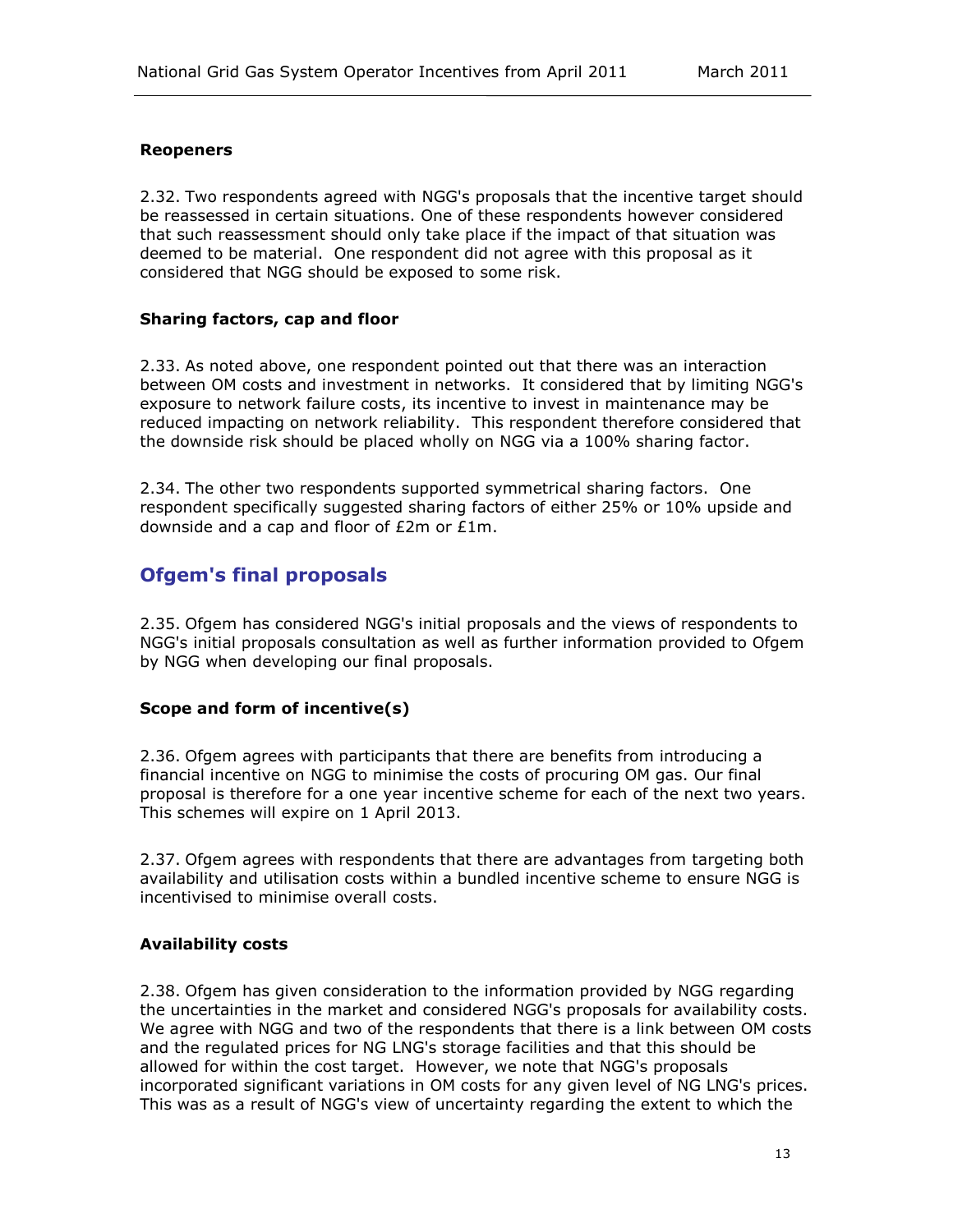price that participants' tender bids responded to the proposed changes in NG LNG's regulated prices.

2.39. Ofgem carried out our own analysis on NGG's proposals which resulted in significant variations on the costs forecast by NGG as a result of different predictions on participants' response to regulated prices which resulted in the range summarised in Table 2.1.

**Table 2.1: Estimated OM costs (both availability and utilisation costs) in 2011/12.**

| Summary                              | Ofgem view |      | National Grid view |      |
|--------------------------------------|------------|------|--------------------|------|
| Regulated<br>prices/OM<br>Costs (£m) | Low        | High | Low                | High |
| same                                 | 16.4       |      | 19.5               | 24.9 |
| double                               | 21.9       | 23.2 | 28.7               | 34.2 |
| triple                               | 27.4       | 29.3 | 37.8               | 43.5 |

2.40. Since the publication of NGG's initial proposals there have been changes in the availability of NG LNG's storage facilities at Glenmavis. In particular, Ofgem has held discussions with NGG regarding the implications of the unavailability of Glenmavis on OM costs. These discussions have demonstrated that the unavailability of this facility introduced an additional uncertainty regarding the costs of procuring OM from 1 April 2011.

2.41. In addition, Ofgem released an open letter on 24 January 2011 $^{11}$  stating that the unavailability of Glenmavis would be likely to result in a lower final proposal for the regulated price for Avonmouth. This again increased the uncertainty in how participants were likely to respond to both the unavailability of Glenmavis and potentially the smaller increase in regulated price for Avonmouth within their tenders. Ofgem published its final proposals for the regulated prices for NG LNG's storage facilities on 21 February 2011. $12$ 

2.42. As a result of these uncertainties, we found it very difficult to develop clear forecasts which could be used to develop an outturn availability cost for Year one of

j.

<sup>&</sup>lt;sup>11</sup> http://www.ofgem.gov.uk/Pages/MoreInformation.aspx?file=Open letter LNG FPs.pdf&refer=Networks/Trans/GasTransPolicy/LNGPriceControl

 $12$  Final proposals included an increase of regulated prices for 115% at Avonmouth and 270% at Partington. http://www.ofgem.gov.uk/Pages/MoreInformation.aspx?file=LNGPC 2011 Final Proposals.pdf&refer=Networks/Trans/GasTransPolicy/LNGPriceControl. The most recent information suggest the need for small amendments to the numbers contained in that document. Ofgem's final proposals for the OM target have been based on the most recent information available.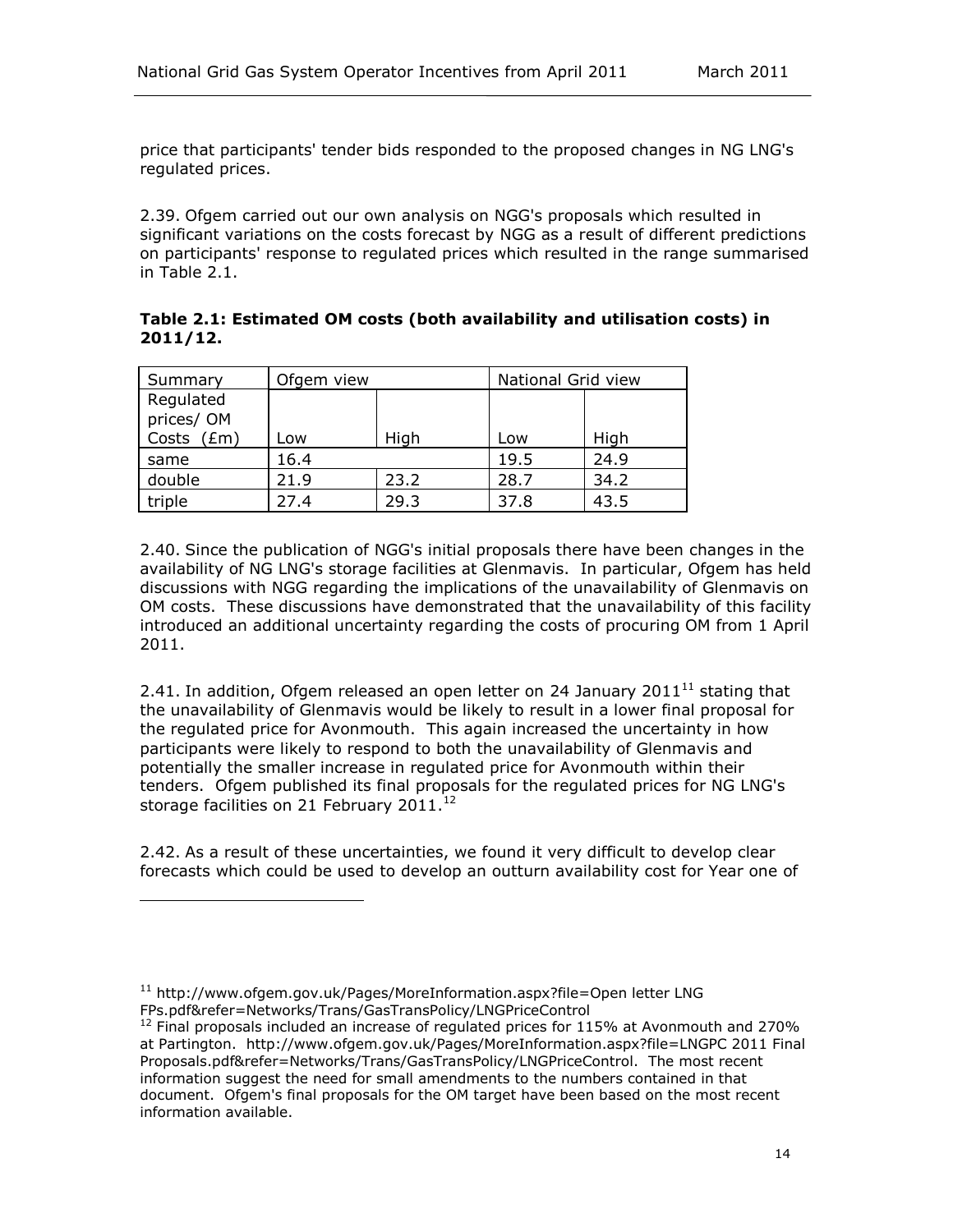the scheme, even linked to the outcome of the review of the regulated prices for NG LNG facilities. We therefore considered that there were significant risks that setting an ex ante target for Year one of the scheme could result in significant windfall gains / losses to NGG. The uncertainties were such that we considered it was not appropriate to alleviate them through the use of a deadband.

2.43. Given these uncertainties, Ofgem considered that it was appropriate to base the availability element of the Year one target on the costs incurred by NGG following the acceptance of tenders in the 2011/12 tender round. The tender round was completed on 25 February and as such we were developing our final proposals as the tender was taking place.<sup>13</sup> This has allowed us to base our proposed target for Year one of the scheme on the actual tenders accepted by NGG. In doing so we have monitored the acceptance of tenders to ensure that these costs will be economically and efficiently incurred.

2.44. As well as the tender information, we have also based our final proposals on the latest information regarding Ofgem's final proposals for the regulated prices of NG LNG's storage facilities into the target.

2.45. Although we recognise that this results in a cost pass through of availability costs for Year one of the scheme, we consider that it will provide the right signals to NGG in terms of minimising OM costs going forward.

2.46. Based on information provided to us by NGG relating to the 2011/12 tender, availability costs for  $2011/12$  are expected to be £16.47m. These costs are significantly below (around 50% lower than) the costs forecast by NGG for the level of C3 prices set out in Ofgem's final proposals. We believe that this reduction of costs reflects the benefits of competition within significant areas of the OM market. We consider that the difference between these outturn costs and NGG's forecasts support our final proposal to use actual costs to set the target for Year one of the scheme.

2.47. For Year two of the scheme we propose using this same cost target with an efficiency measure of 5% to ensure that NGG is incentivised to continue to minimise the costs of procuring OM. We consider that this target is challenging but fair given the effect of increased competition on outturn OM costs seen this year. We consider it appropriate to reduce the target for Year two to ensure that NGG continues to be incentivised to take action to encourage new OM providers.

ł

 $13$  Market day for the OM tender process was 4 February and results were published on 25 February.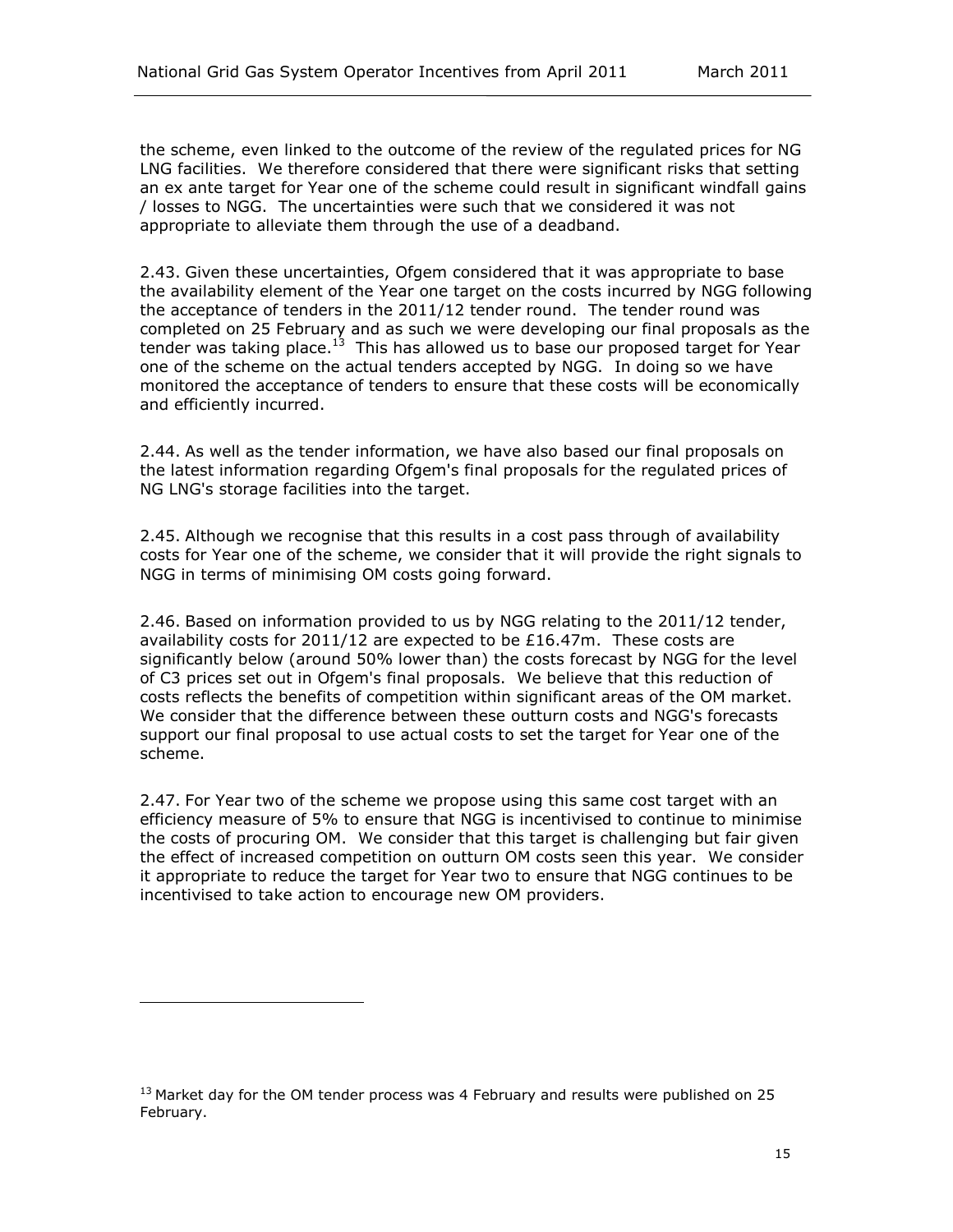### <span id="page-19-0"></span>**Utilisation costs**

2.48. Although we agree that NGG should be protected from the risk of major utilisations (which otherwise would risk de-stabilising the OM incentive scheme), Ofgem agrees with respondents, that NGG has some degree of control over whether or not it takes OM actions. As such, it should be exposed to some volume, as well as price, risk. In particular, we consider that:

- The utilisation performance measure should be based on average historical volumes (33.4GWh).
- The utilisation cap should be related to previous maximum volumes in line with the views of a respondent  $(78.1$ GWh $)^{14}$ .
- The price for calculating the utilisation cost performance measure should be based on a volume weighted average of prices from the current tender round.

2.49. This ensures that NGG is exposed to both upside and downside volume risk. It will also ensure that NGG remains incentivised on the utilisation costs.

2.50. Our final proposals for the utilisation cost element of the target is for a utilisation cost performance measure of £844k (based on the 2011/12 tender).

### <span id="page-19-1"></span>**Reopeners**

ł

2.51. Ofgem has considered NGG's proposal to include a reopener if volume requirements for Year two of the scheme varied by  $\pm 10\%$ . Following further discussion with NGG we have not been able to identify any drivers that are likely to result in such a change in the volume requirement for OM gas and we do not consider that NGG has justified why this adjuster may be necessary. As such we do not propose to include a reopener for this issue.

2.52. We do, however, consider it appropriate to include reopeners in the following circumstances:

 Avonmouth deliverability (Year one) if NGG needs to purchase deliverability at the Avonmouth facility: if commercial market participants procure deliverability to the level of NGG's requirement at Avonmouth, NGG does not need to procure its own deliverability. In previous years no such deliverability has been procured by NGG as sufficient deliverability has been procured by market participants. We do not consider it likely that this will change for 2011/12 but given the cost pass through nature of the incentive for Year one it is appropriate for NGG to be able

 $14$  This is the maximum utilisation volume seen since 1999. Higher volumes were seen in the first year of the Network Code.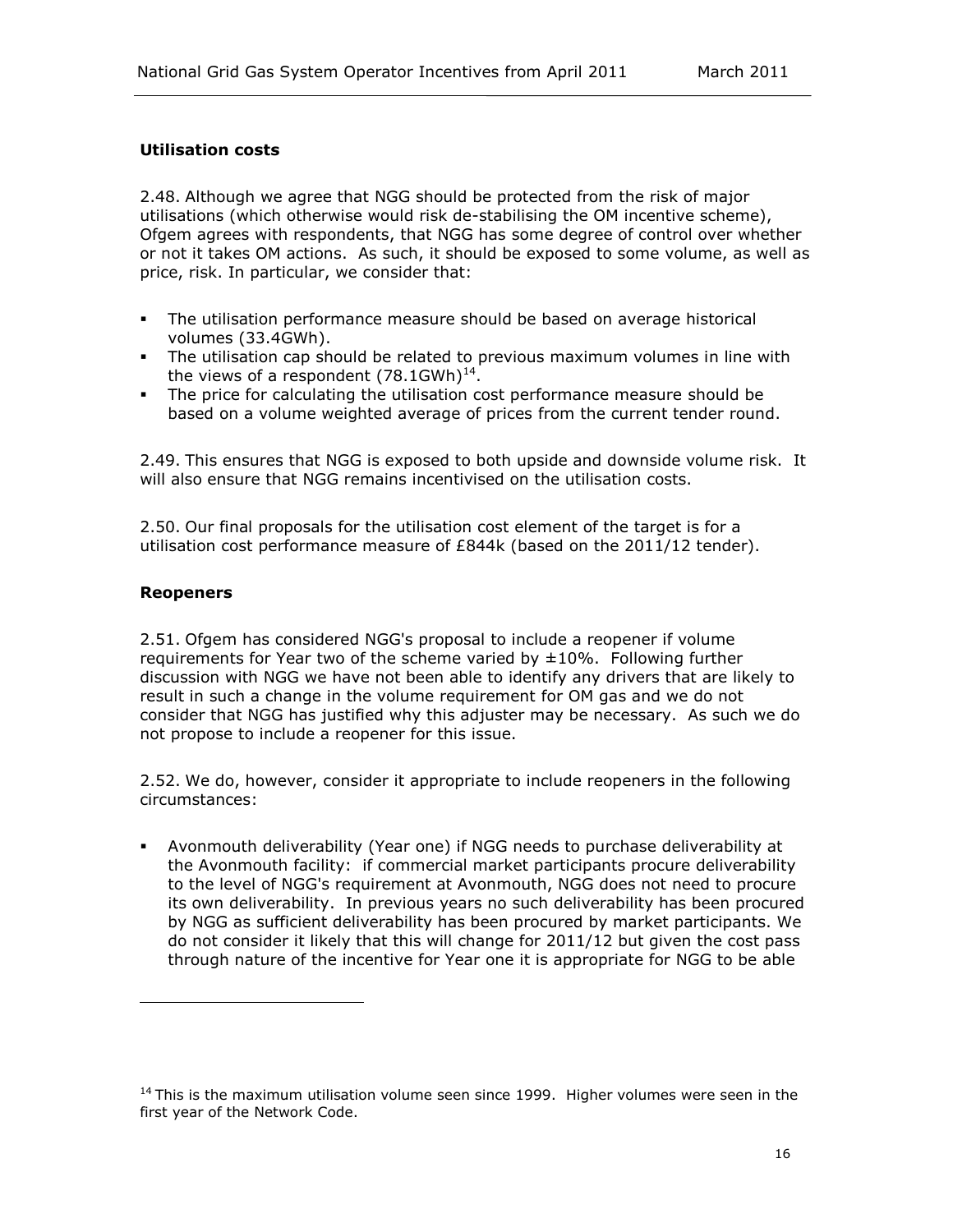to recover any efficiently incurred costs associated with booking deliverability at Avonmouth should this be necessary.

- C3 regulated prices adjuster: Our final proposals for the OM incentive schemes have been based on the best information available at the time of publication as to the expected level of regulated prices for procurement of OM gas from NG LNG's storage facilities. As the level of regulated prices are still subject to consultation, Ofgem considers it appropriate to include a reopener for the incentive scheme which would allow us to review the target if the actual prices for NG LNG's storage facilities are materially different from these levels.
- Availability of OM service for locational Scotland provision (Year two): OM services are not currently available to enable NGG to procure OM gas for the locational Scotland requirement. Should this change for Year two of the incentive then NGG may request an adjustment for efficiently incurred costs to the extent that these costs are necessary to meet its Safety Case requirements with respect to OM gas.

### <span id="page-20-0"></span>**Sharing factors, cap and floor**

2.53. We agree with respondents that it is appropriate to have symmetrical scheme parameters for the OM scheme, particularly as the scheme we propose reduces NGG's exposure to risk. We therefore propose symmetrical sharing factors of 20% and a cap and floor of  $\pm \text{f1m}$  for both years.

### <span id="page-20-1"></span>**Summary of Ofgem's final proposals**

2.54. In summary we propose one year incentive schemes for each of the next two years for all OM costs. The scheme will comprise of:

- A Year one target of £17.32m (£16.47m availability costs + £844k utilisation costs).
- A Year two target of  $£16.45$  ( $£17.32$ m 5%).
- A utilisation volume cap of 78.1 GWh for both years of the scheme.
- **Upside and downside sharing factors of 20%.**
- Cap and floor of  $\pm \text{f1m}$ .

ł

- A mechanism to adjust the target for Year one if additional efficiently incurred availability costs at Avonmouth LNG Storage facility arise.
- A mechanism to adjust the target for Year two if services for locational Scotland become available.
- A mechanism to adjust the scheme targets in the event that regulated prices for NG LNG storage facilities are materially different from those on which these targets are based. $15$

 $15$  Any discrepancies are as a result of rounding.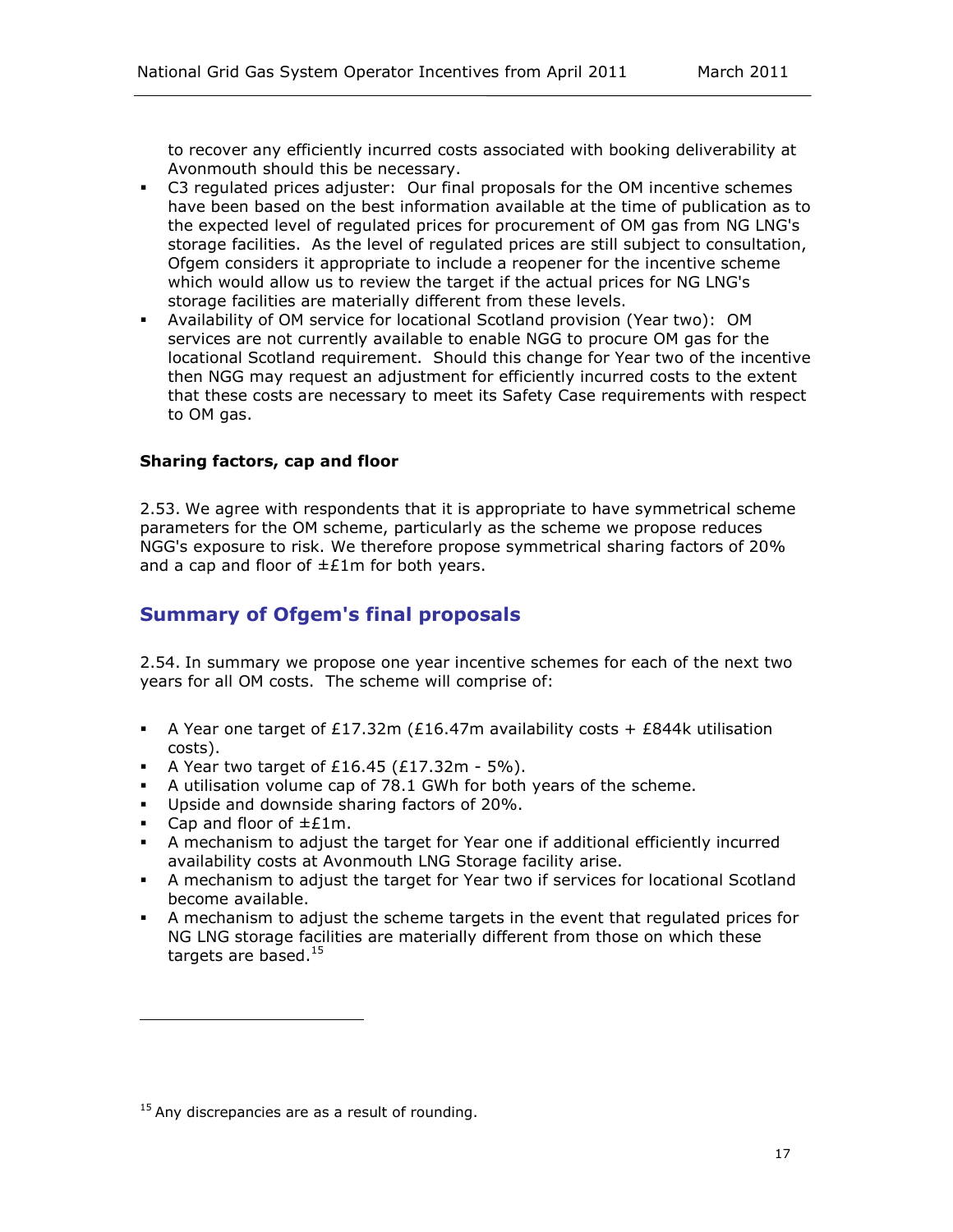2.55. The parameters of the scheme for Year one are shown in Figure 2.1.



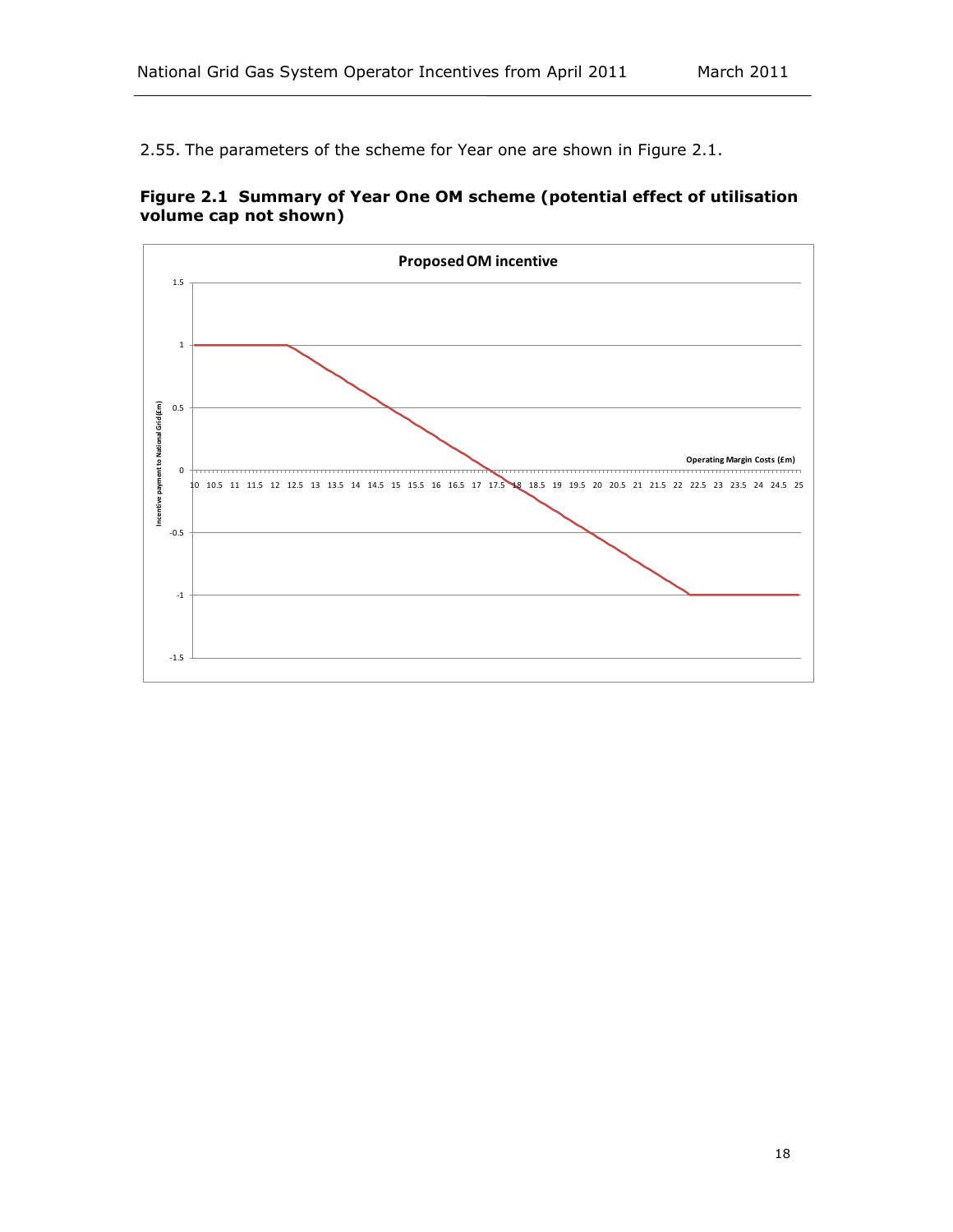## <span id="page-22-0"></span>3. GHG emissions from compressor venting incentive

#### Chapter Summary

This chapter sets out background information relating to GHG emissions from compressor venting, NGG's initial proposals with respect to a GHG incentive from 1 April 2011 and the views of respondents to that consultation. It then sets out Ofgem's final proposals with respect to the incentivisation of GHG emissions from compressor venting from 1 April 2011 until 31 March 2013. It also explains why we are proposing a new licence condition on NGG to assist in the development of future GHG emissions incentive schemes.

#### Question box

Question 1: Do you consider that Ofgem's final proposal for a GHG emisisons incentive on NGG represents a fair balance of risk and reward?

Question 2: Do you consider that the proposed licence modifications appropriately reflect the final proposals as described in this chapter?

Question 3: Do you consider that Ofgem's proposal for a new Special Licence condition requiring NGG to assist in the development of future GHG emissions incentive schemes is appropriate?

### <span id="page-22-1"></span>**Background**

3.1. There are activities associated with the commissioning, operation, maintenance and decommissioning of assets on the NTS which result in the release of natural gas into the atmosphere. The majority of natural gas venting from the NTS is from compressors that are used to move gas around Great Britain to where it is required.

3.2. As there is currently no external mechanism to reflect the environmental costs of natural gas emissions, NGG (and its customers) therefore does not pay these costs. To compensate for this, NGG has been subject to an incentive scheme based on the marginal costs of these emissions since 2008. NGG's current scheme will expire on 31 March 2011.

3.3. More recently, NGG has undertaken studies to improve the methodology for calculating these emissions and to begin to identify technologies which may result in emissions reduction.

3.4. Ofgem considers that in the long term it is appropriate for the full environmental costs of GHG emissions to be paid by NGG. Ofgem asked NGG to consider options for this within its proposals for a new GHG emissions incentive scheme from 1 April 2011. We are considering this issue further as part of the development of proposals for the longer term incentivisation of NGG's SO activities from April 2013.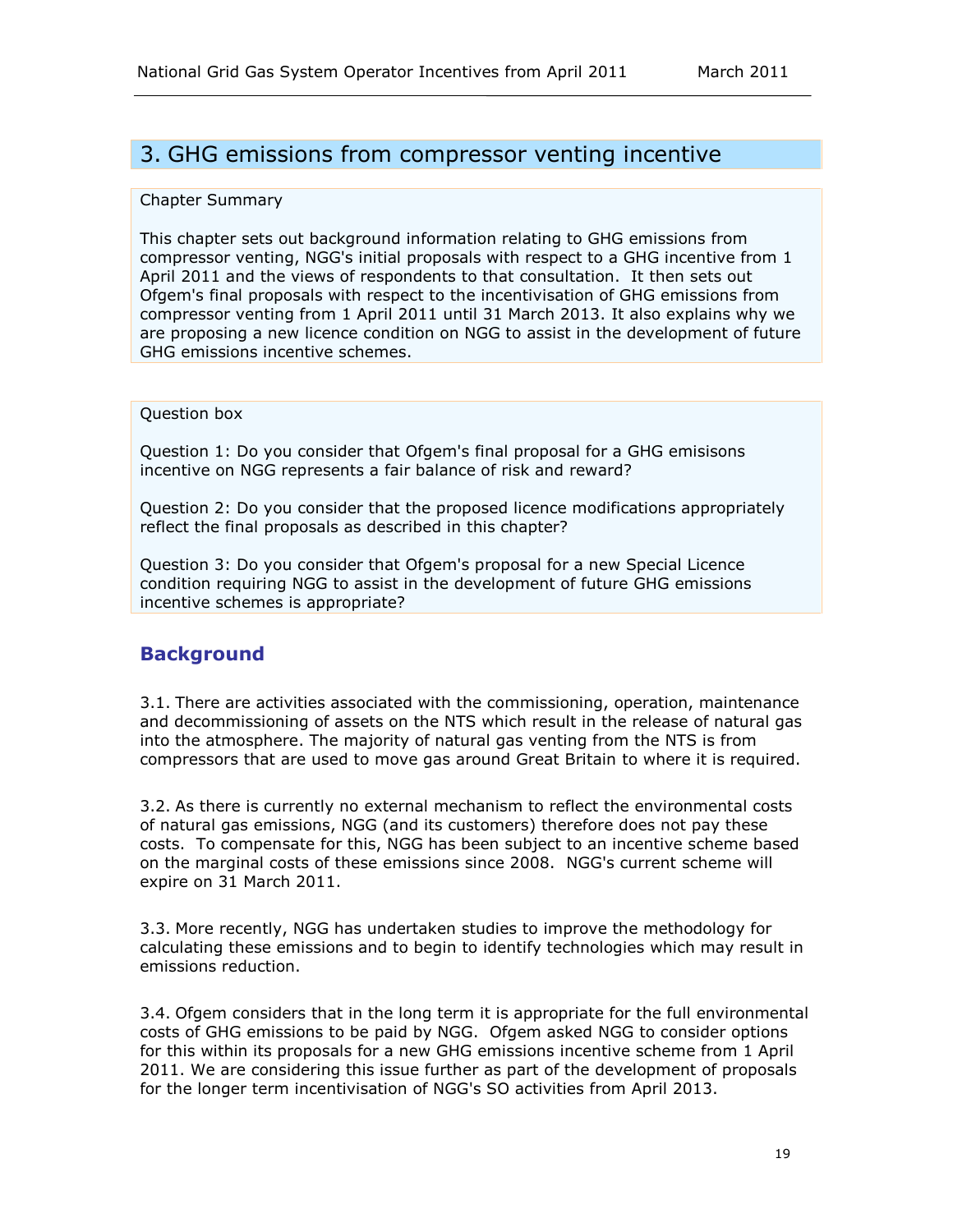### <span id="page-23-0"></span>**NGG's initial proposals**

### <span id="page-23-1"></span>**Form of incentive scheme**

3.5. In its initial proposals document NGG set out an explanation of various NTS emissions types along with an initial assessment of technologies that could be used to reduce these emissions. To deliver progress towards zero emissions, NGG believed that it was important to have a scheme that values the marginal cost of venting and to push towards understanding further venting emissions and alternatives.

3.6. At the moment compressor venting is the only vent type<sup>16</sup> that is formally calculated and as such NGG did not consider it appropriate to extend the incentive to other vent types until the venting could be measured. As such, NGG's initial proposal for a GHG emissions incentive was for an incentive on compressor venting (in line with the current scheme).

### <span id="page-23-2"></span>**Volume target level**

ł

3.7. As with the current scheme, NGG proposed that the incentive scheme should comprise an annual volume target with payments to/from NGG if the outturn volumes were below/above the target.

3.8. NGG believed that the requirement to vent compressors was likely to rise as volatility in supply and demand increases. NGG considered that this would result in more uncertainty as to when a compressor was next likely to run and therefore whether it is better to de-pressurise the compressor (leading to a process vent) or keep it pressurised (leading to seal leakage venting and energy use) ready for the next use of the compressor.

3.9. As a result, NGG proposed that a volume target should be based on the recent outturn vent masses which at the time of its initial proposals resulted in a target of around 3,182 tonnes of carbon, compared with a target this year of 3,007 tonnes. Since the publication of NGG's initial proposals consultation the expected outturn of emission volumes has increased further and hence the proposed target would be 3,568 tonnes.

 $16$  Compressor venting accounts for approximately 80% of vent emissions from the NTS. Other NTS venting types include pipelines, pig traps, filters and valves.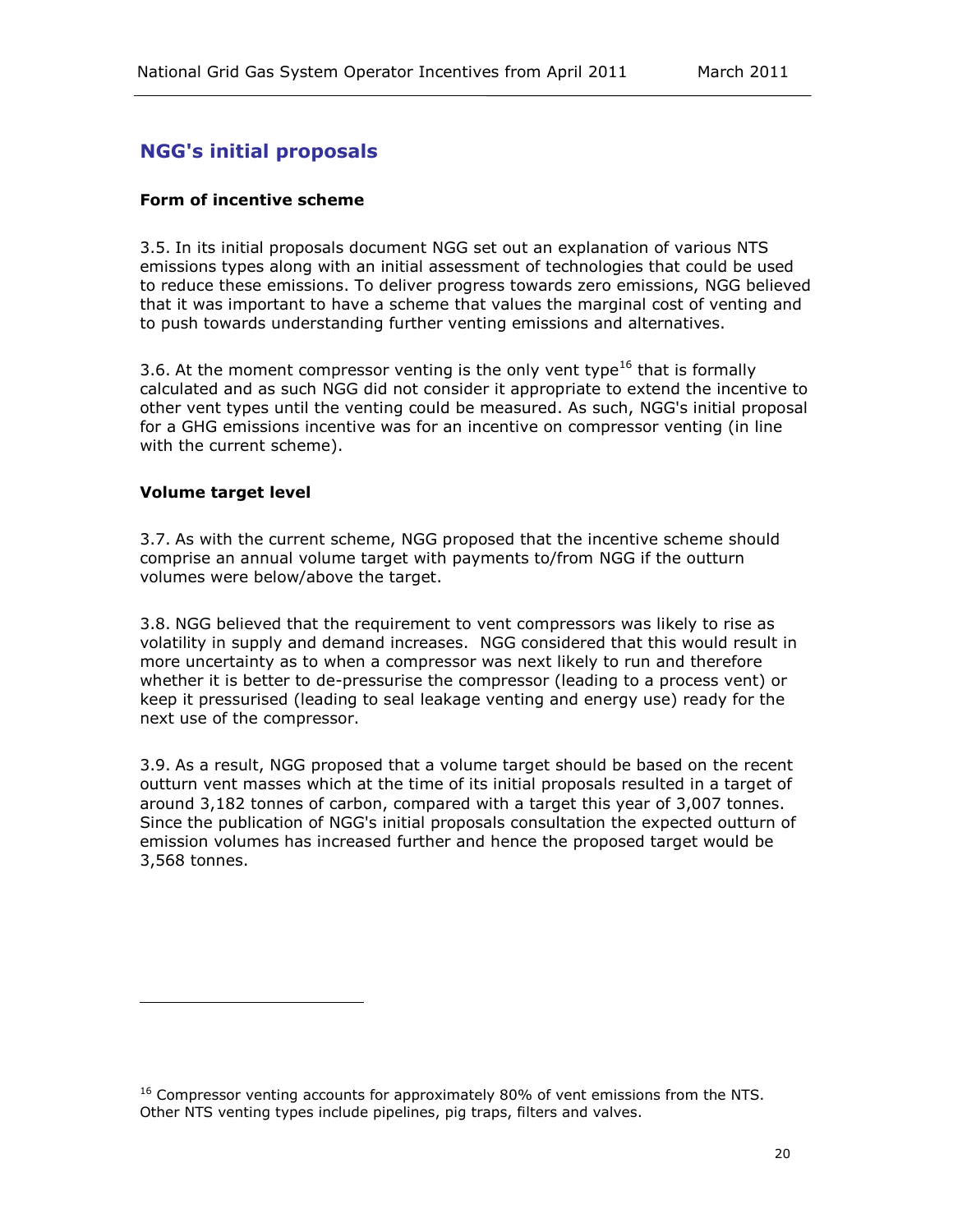### <span id="page-24-0"></span>**Emission price**

3.10. NGG proposed that the payment to/from NGG would, as in the current scheme, be equal to the marginal environmental cost calculated using DECC's non-traded price of carbon.

### <span id="page-24-1"></span>**Scheme parameters**

3.11. NGG proposed that the scheme should include no sharing factors, caps and collars in line with the current incentive. NGG proposed three options with respect to a deadband: no deadband; a  $\pm 5\%$  deadband; or a deadband between 0 and  $\pm 5\%$ .

### <span id="page-24-2"></span>**Work to progress development of incentives from 1 April 2013**

3.12. In order to drive forward environmental performance in the medium and longer term NGG considered that there was a need for further investment to understand and measure emissions and to develop technologies and processes to reduce or eliminate the effects of venting natural gas from the NTS.

3.13. To undertake this work, NGG proposed that £2-3 million was made available to take forward these two areas. NGG stated that it intended to discuss the project further with Ofgem including an estimate of the costs, outputs and delivery timescales.

3.14. In subsequent responses to information requests, NGG has expanded on these proposals and provided more details regarding its planned future work in this area.

### <span id="page-24-3"></span>**Views of respondents to NGG's initial proposals document**

### <span id="page-24-4"></span>**Form of incentive scheme**

3.15. One respondent considered that the costs of emissions should be fully internalised by NGG who would then be able to make the most economic decision on the use of scarce resources. In this situation, this respondent considered further incentive arrangements would not be necessary.

3.16. Another respondent pointed out that NGG already had plans to reduce its GHG emissions by 80% by 2050. Both participants considered that this commitment should be funded by NGG and not customers. One respondent suggested that this should be considered further as part of RIIO-T1.

3.17. Another respondent also considered that it was correct to aspire to apply a real price for emissions via a carbon market or EU ETS. It considered that NGG should be accountable for emissions and pay the full value of these emissions. This respondent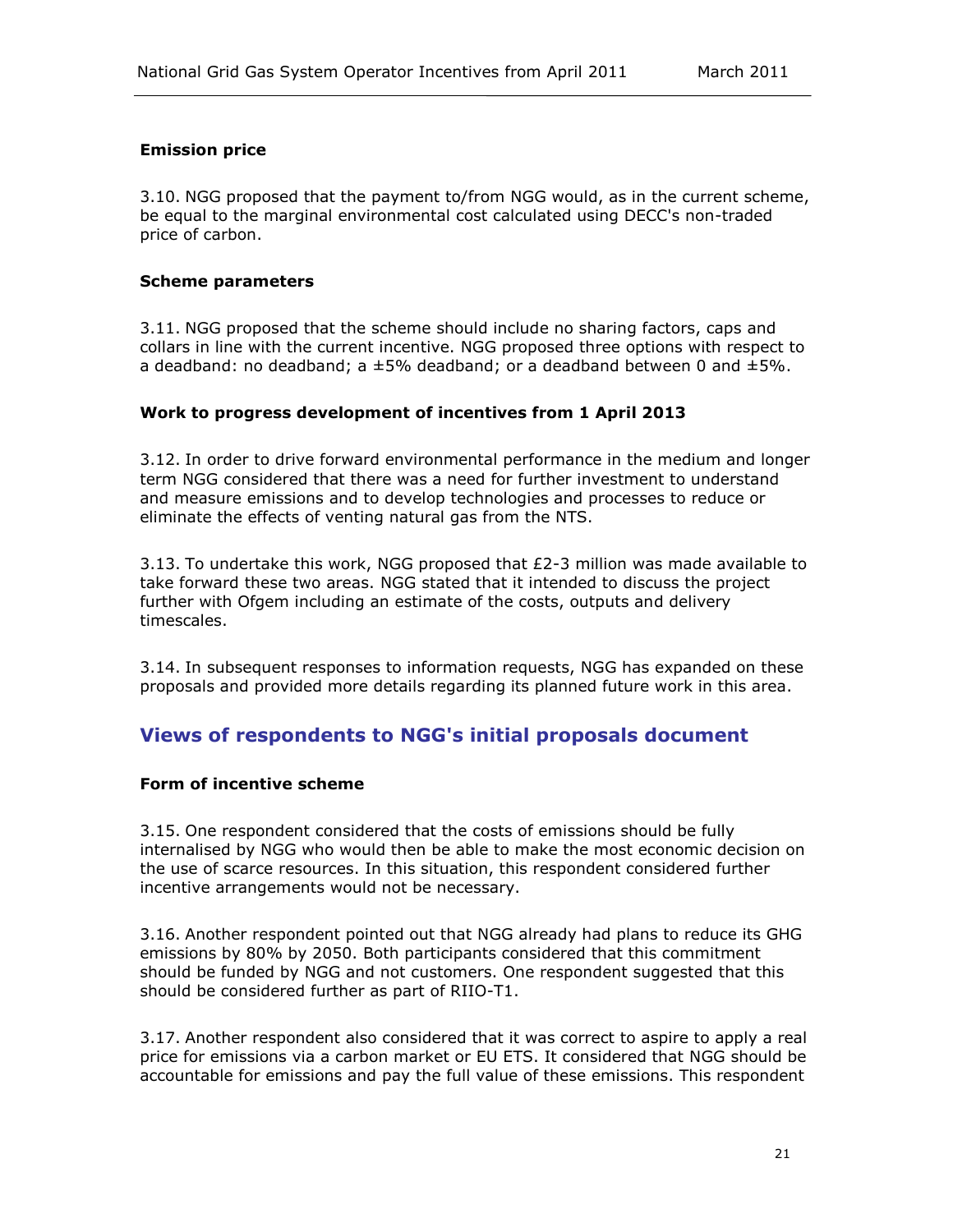was concerned that the income stream associated with this incentive may perversely incentivise NGG to use high cost solutions to maintain an incentive income.

3.18. The respondents' comments on the detail of the incentive scheme (summarised below) are subject to these high level views.

3.19. Two respondents agreed that the incentive should be based on the marginal cost of emissions.

#### <span id="page-25-0"></span>**Volume target level**

3.20. Two respondents considered that the volume target should be based on a two year average, rather than this year's outturn. Both parties considered this should become a five year average as more data became available. Another respondent considered that the target should be set to reduce rather than maintain performance. Given changing supply patterns it suggested linking the target to throughput.

#### <span id="page-25-1"></span>**Emissions price**

3.21. Two respondents agreed that the price of the emissions should be derived from the non-traded price of carbon, and updated as that price is updated. One respondent considered that this should be updated following the conclusions of DECC's consultation on carbon price floor and market reform.

#### <span id="page-25-2"></span>**Scheme parameters**

3.22. Two respondents disagreed with the inclusion of a deadband, to ensure that the signal was sharp and to bring consistency. The other respondent stated that a small deadband may be necessary.

3.23. All three respondents agreed that there should be no caps and floors for this incentive.

### <span id="page-25-3"></span>**Work to progress development of incentives from 1 April 2013**

3.24. With respect to NGG's proposal for additional funding for research on these emissions one respondent agreed that this work was important but considered that NGG should also commit funds to this. The other two respondents considered that this funding was inappropriate in light of NGG's commitment to reduce emissions.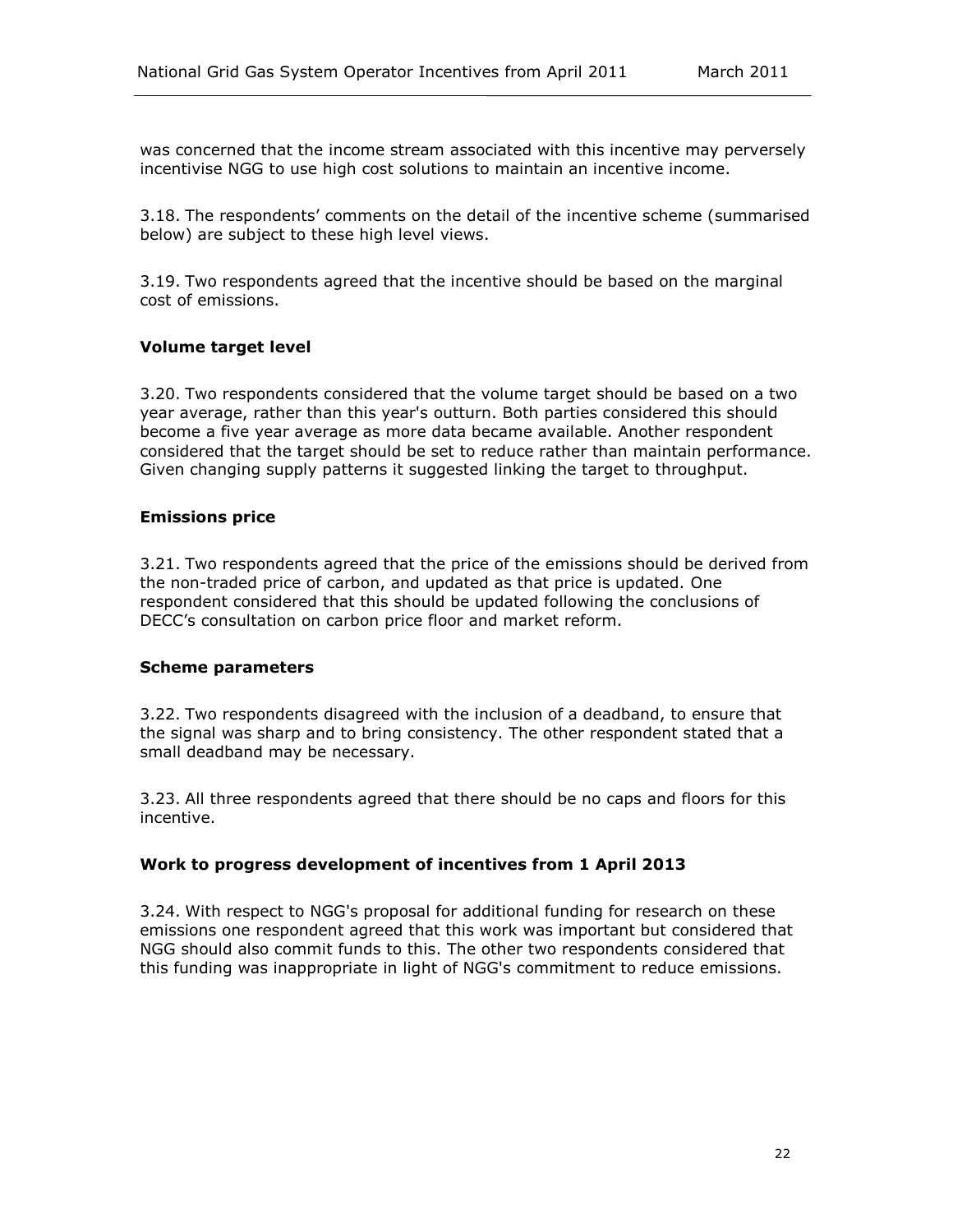### <span id="page-26-0"></span>**Ofgem's final proposals**

### <span id="page-26-1"></span>**Form of incentive scheme**

3.25. Ofgem agrees with respondents that there are advantages to ensuring the full costs of GHG emissions are paid by NGG. Ofgem recognises that there is currently no trading scheme covering these emissions and hence that the only economic signal to NGG to reduce these emissions results from the incentive scheme.

3.26. Ofgem intends to consider this issue further when developing incentives from 1 April 2013. We are aware that significant reductions to these emissions are likely to result only from investment in technological solutions. We consider that aligning SO incentives with TO incentives as part of RIIO-T1 will provide the right opportunity to consider this further.

3.27. Ofgem agrees with NGG that it is important for NGG to carry out work to better inform the setting of incentives from 1 April 2013 and has incorporated final proposals with respect to this (discussed below).

3.28. For the short term. we therefore agree with NGG that an interim incentive should be put in place to continue to incentivise NGG to minimise the emissions resulting from compressor venting.

### <span id="page-26-2"></span>**Volume target level**

3.29. We have considered the information provided by NGG in its initial proposals document and in subsequent communications with Ofgem regarding the impact of changes to supply patterns on the NTS and compressor venting. Although we recognise that there are changing supply patterns we do not consider that NGG has demonstrated the effect of these changing supply patterns on its SO activities including its use of compressors and the number of times these compressors are vented.

3.30. In addition, we do not consider that the information provided by NGG explains the drivers behind the significant rise in compressor venting seen this year satisfactorily such as to demonstrate that this year's outturn is the correct benchmark for future schemes.

3.31. We do consider that there is a need for NGG to investigate further the drivers behind the increased venting seen this year so as to provide assurance that these increased levels represent efficient system operation.

3.32. Furthermore, we note respondents' concerns that the GHG emissions from compressor venting incentive should not be used to fund the commitments NGG has made regarding the reduction of its carbon footprint.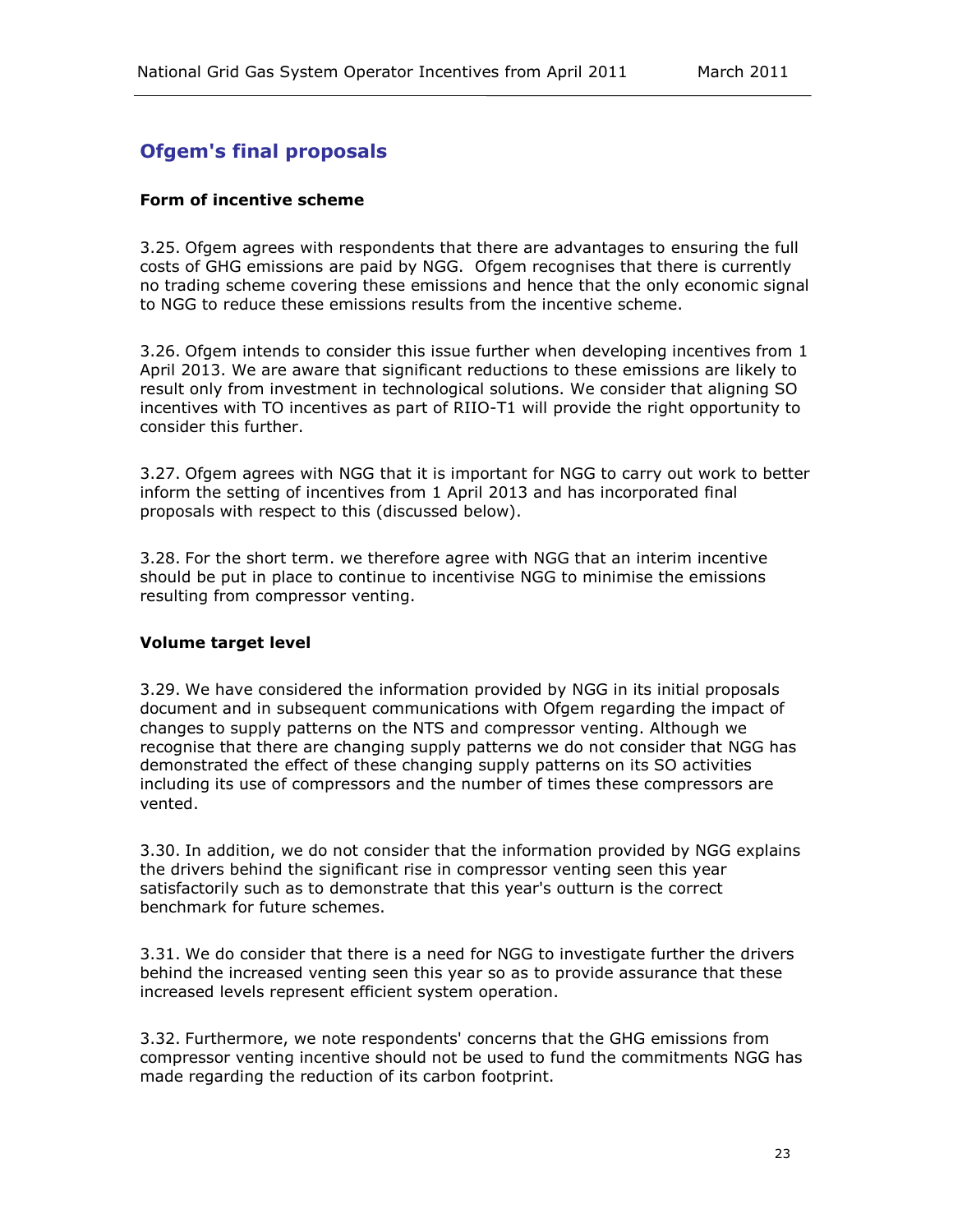3.33. Given the importance of the need to reduce GHG emissions, we do not consider it is appropriate to raise the target of this incentive scheme in the absence of adequate evidence to justify the increase in emissions. We therefore propose to retain this year's target as the target for both Years one and two of the incentive scheme.

3.34. Ofgem has considered the views of two respondents that support non-inclusion of a deadband to ensure a sharp incentive on NGG. However, given the significant increase in emissions outturn this year and the lack of clarity regarding the drivers of this increase we consider it appropriate to retain the current  $\pm$  5% deadband for this incentive.

3.35. As such, our final proposal is for a Year one target equal to the target for this year (3007 tonnes) with a deadband between 2857 and 3157 tonnes. We also propose retaining this target and deadband for Year two of the scheme.

### <span id="page-27-0"></span>**Emissions price**

3.36. Ofgem agrees with NGG's proposals and the views of respondents that the incentive emission price should continue to be based on DECC's non-traded price of carbon. The price for Year one will be based on DECC's current non-traded price of carbon. The price for Year two of the scheme will be this price as updated by DECC in June 2011.

#### <span id="page-27-1"></span>**Scheme parameters**

l

3.37. Ofgem agrees with NGG and the respondents that the scheme should continue to include no sharing factors, caps and floors.

### <span id="page-27-2"></span>**Work to progress development of incentives from 1 April 2013**

3.38. Following the publication of NGG's initial proposals consultation, Ofgem has received further information from NGG regarding its proposals to carry out further work to understand and measure emissions and to develop technologies and processes to reduce or eliminate the effects of venting natural gas from the NTS.

3.39. In particular, NGG proposed to carry out work to develop technologies and process to reduce or eliminate the effects of venting of natural gas from the NTS using IFI funding<sup>17</sup>. With respect to the understanding and measurement of

<sup>&</sup>lt;sup>17</sup> "Innovation funding initiative (IFI)" A mechanism to remunerate research & development expenditure by Transmission Owners."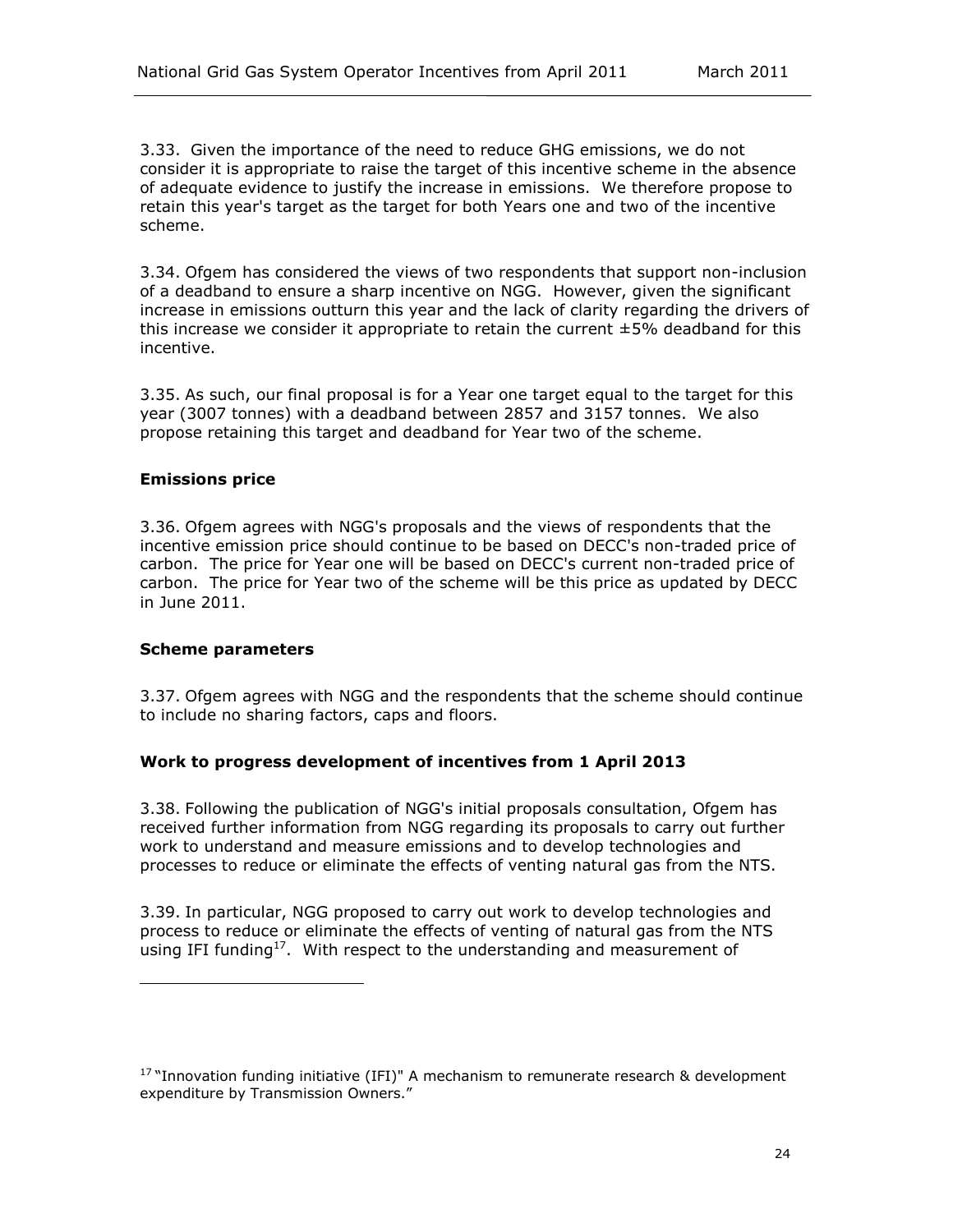emissions NGG has proposed that £500k is required to research venting characteristics of assets on the NTS.

3.40. As stated above, Ofgem is keen to set longer term incentives on NGG from April 2013, alongside RIIO-T1 which seek to internalise the costs associated with GHG emissions. In order to develop such incentives Ofgem considers it is important that more information is provided with respect to both the measurement of emissions and alternatives to venting.

3.41. Ofgem therefore proposes to introduce a new licence requirement on NGG to develop and undertake a scheme of work, approved by the Authority, for the purposes of developing a long term external gas SO incentive to reduce targeted GHG emissions from 1 April 2013.

3.42. Ofgem agrees with NGG that it is appropriate to pursue IFI funding with respect to the work specified. However, Ofgem notes that IFI funding would not be appropriate with respect to the measurement work specified above. Ofgem agrees with participants that there are benefits to NGG from carrying out this work and that some of this work is expected to be carried out by NGG in its role as System Operator. Ofgem considers that it is appropriate to share the costs of this work between NGG and the industry. We therefore propose to allow NGG to recover 60% of these costs up to a value of  $£300k$  via its System Operator external costs to the extent that we consider that these costs have been efficiently incurred and are not recoverable from an alternative source.

### <span id="page-28-0"></span>**Summary of Ofgem's final proposals**

3.43. Our final proposals for a GHG emissions from compressor incentive scheme from 1 April 2011 is for one year incentive schemes for each of the next two years to minimise the volume of GHG emissions from venting. Our final proposals comprise:

- A Year one volume target of 3007 tonnes of natural gas vented from compressors.
- A Year two volume target of 3007 tonnes of natural gas vented from compressors.
- $\blacktriangleright$  A  $\pm$ 5% deadband around the target (between 2857 and 3157 tonnes).
- Payment to / from NGG if outturn volumes are lower / higher than the lower / higher deadband at approximately  $£1,094$  per tonne for 2011. For 2012 it would be approximately £1,111 subject to any DECC updates of the non-traded price of carbon in June  $2011^{18}$ . No sharing factors, cap or floor.

The parameters of the scheme are shown in Figure 3.1.

ł

 $18$  NB these figures are based on 2009 so will be subject to an RPI uplift.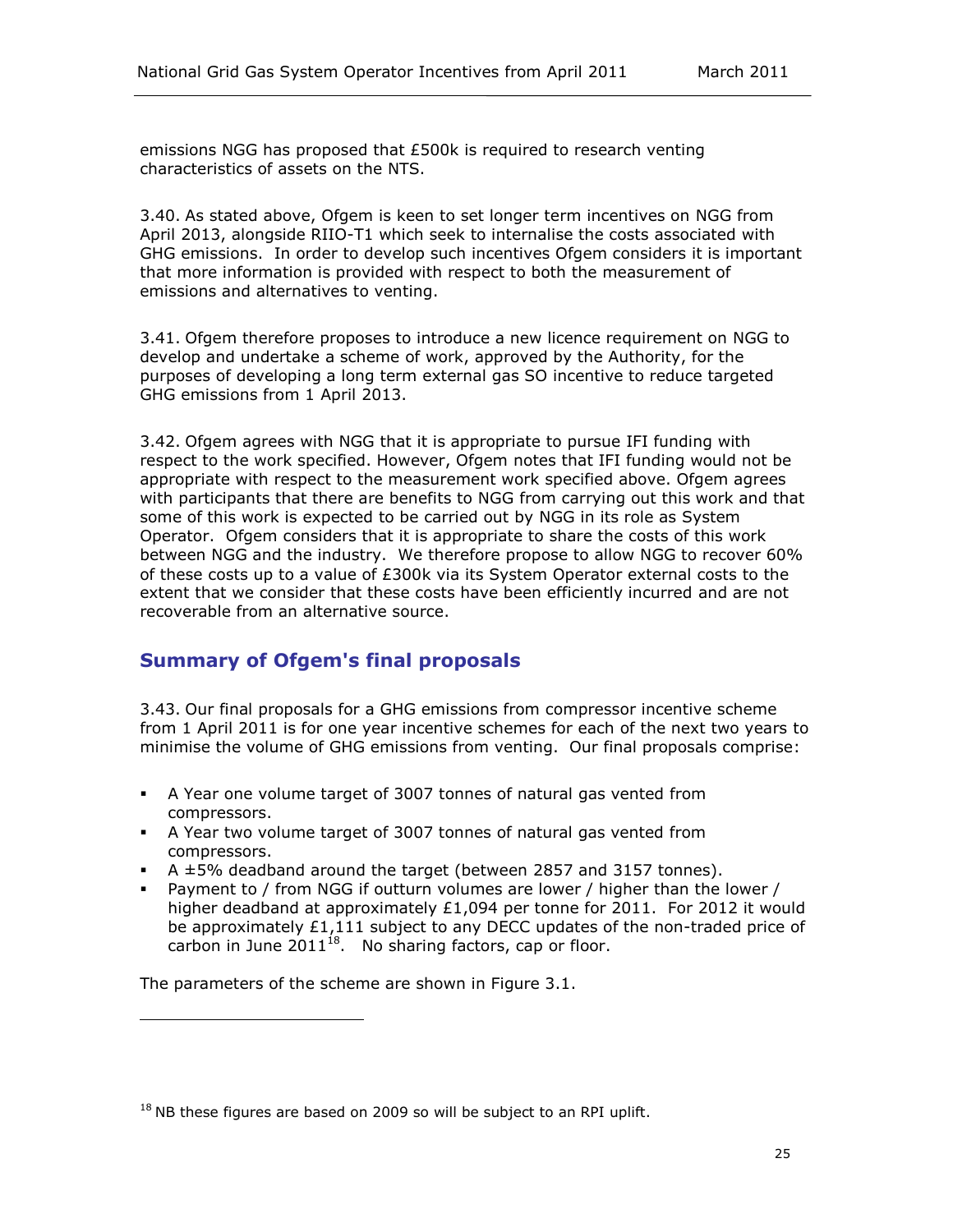



3.44. In addition we propose a new licence condition requiring NGG to carry out further work to understand and measure NTS venting emissions and to develop technologies to reduce these emissions.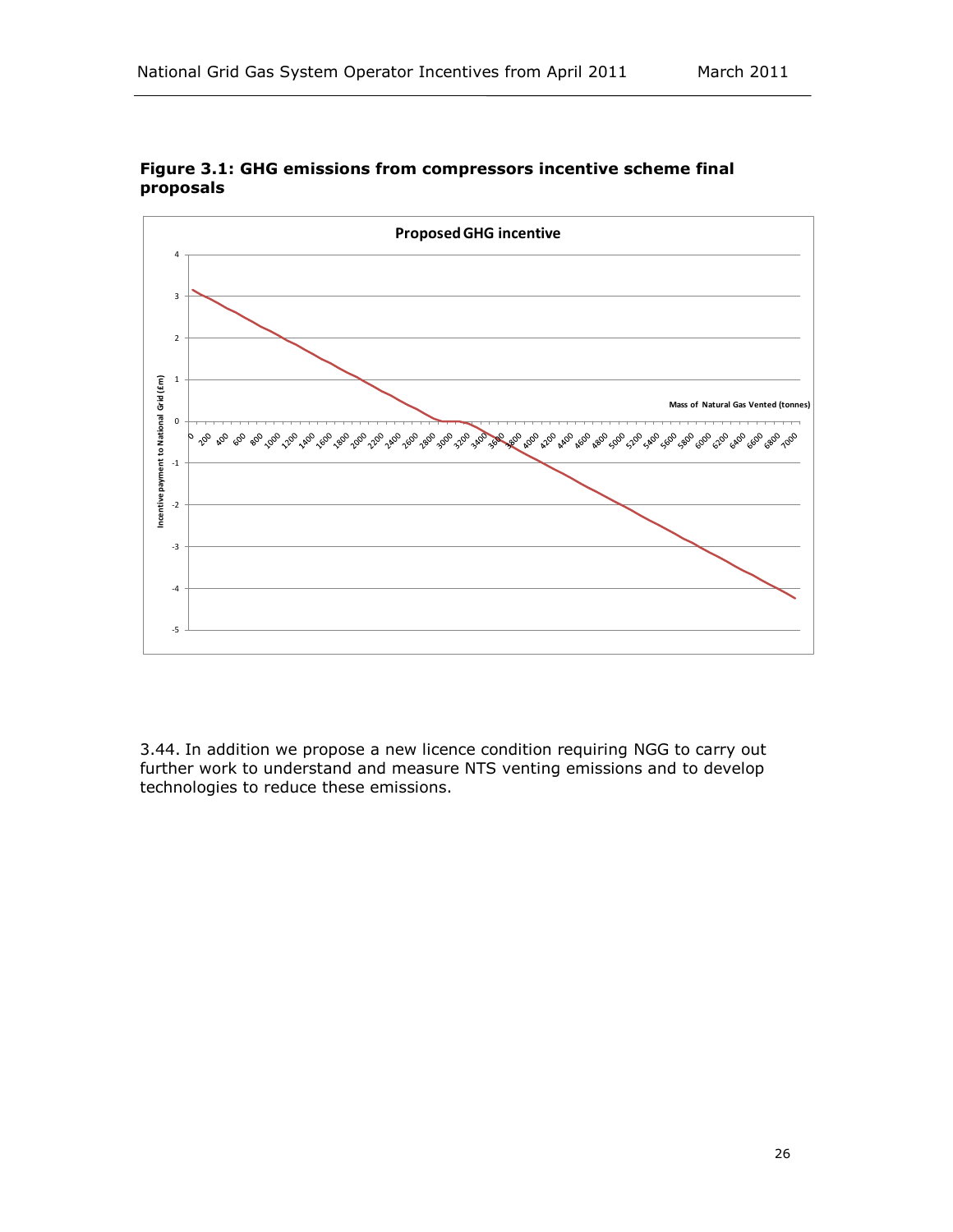# <span id="page-30-0"></span>Appendices

## **Index**

| Appendix | <b>Name of Appendix</b>                     | <b>Page Number</b> |
|----------|---------------------------------------------|--------------------|
|          | Consultation response and questions         | 28                 |
|          | Notice under Section 23 of the Gas Act 1986 | 30                 |
|          | The Authority's Powers and Duties           | 31                 |
|          | Glossary                                    | 34                 |
|          | Feedback questionnaire                      | 37                 |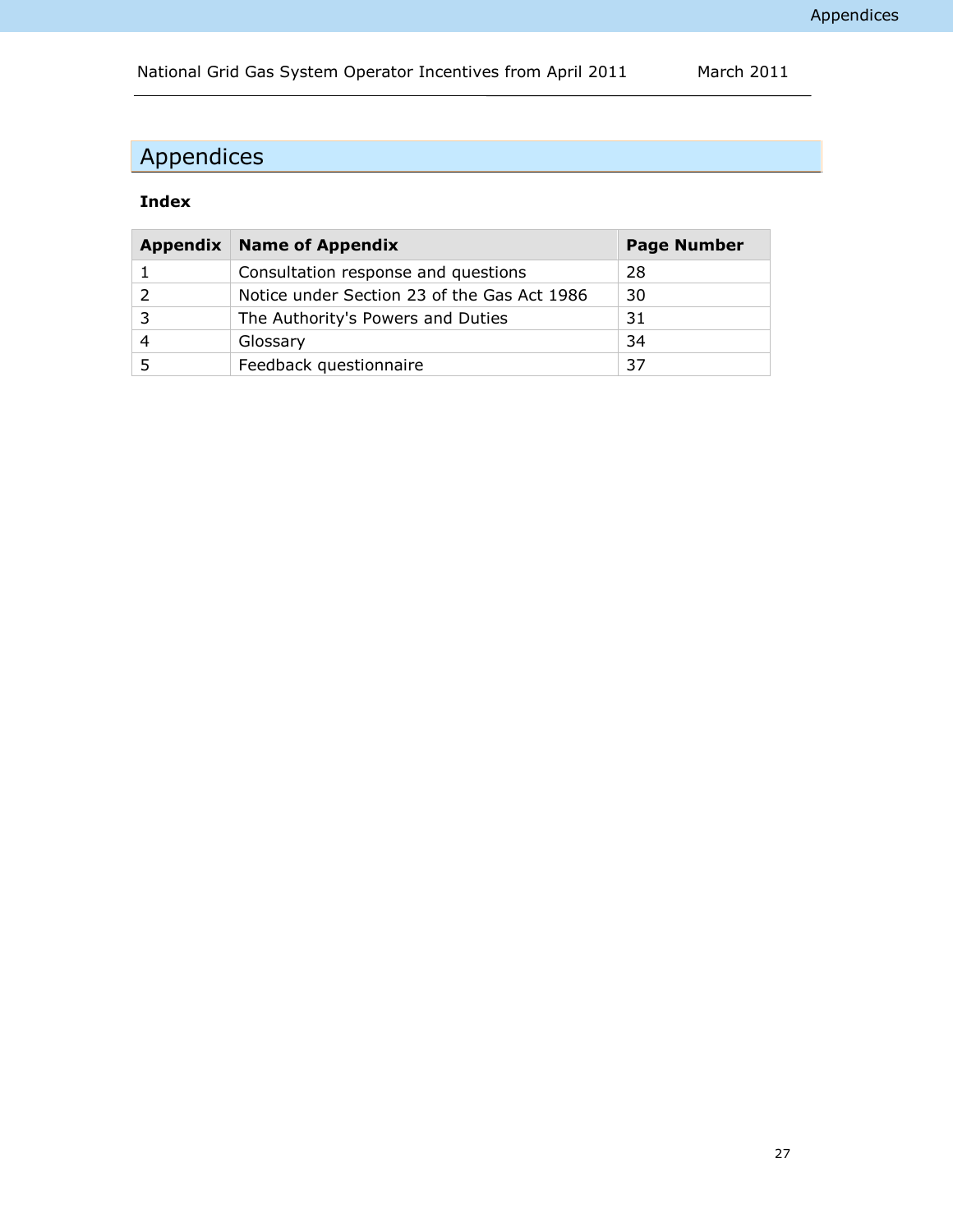National Grid Gas System Operator Incentives from April 2011 March 2011

<span id="page-31-0"></span>Appendix 1 - Consultation Response and Questions

1.1. Ofgem would like to hear the views of interested parties in relation to any of the issues set out in this document. We would especially welcome response to the specific questions set out at the beginning of chapters two and three and which are replicated below.

1.2. Responses should be received by [29] March 2011 and should be sent to:

Philippa Pickford Senior Economist, Regulatory Economics **Ofgem** 9 Millbank London SW1P 3GE 077 86197346 SOincentives@ofgem.gov.uk

1.3. Unless marked confidential, all responses will be published by placing them in Ofgem's library and on its website [www.ofgem.gov.uk.](http://www.ofgem.gov.uk/) Respondents may request that their response is kept confidential. Ofgem shall respect this request, subject to any obligations to disclose information, for example, under the Freedom of Information Act 2000 or the Environmental Information Regulations 2004.

1.4. Respondents who wish to have their responses remain confidential should clearly mark the document/s to that effect and include the reasons for confidentiality. It would be helpful if responses could be submitted both electronically and in writing. Respondents are asked to put any confidential material in the appendices to their responses.

1.5. Any questions on this document should, in the first instance, be directed to Philippa Pickford (Philippa.pickford@ofgem.gov.uk).

#### **CHAPTER: One**

There are no specific questions in this Chapter.

### **CHAPTER: Two**

Question 1: Do you consider that Ofgem's final proposal for an OM incentive on NGG represents a fair balance of risk and reward?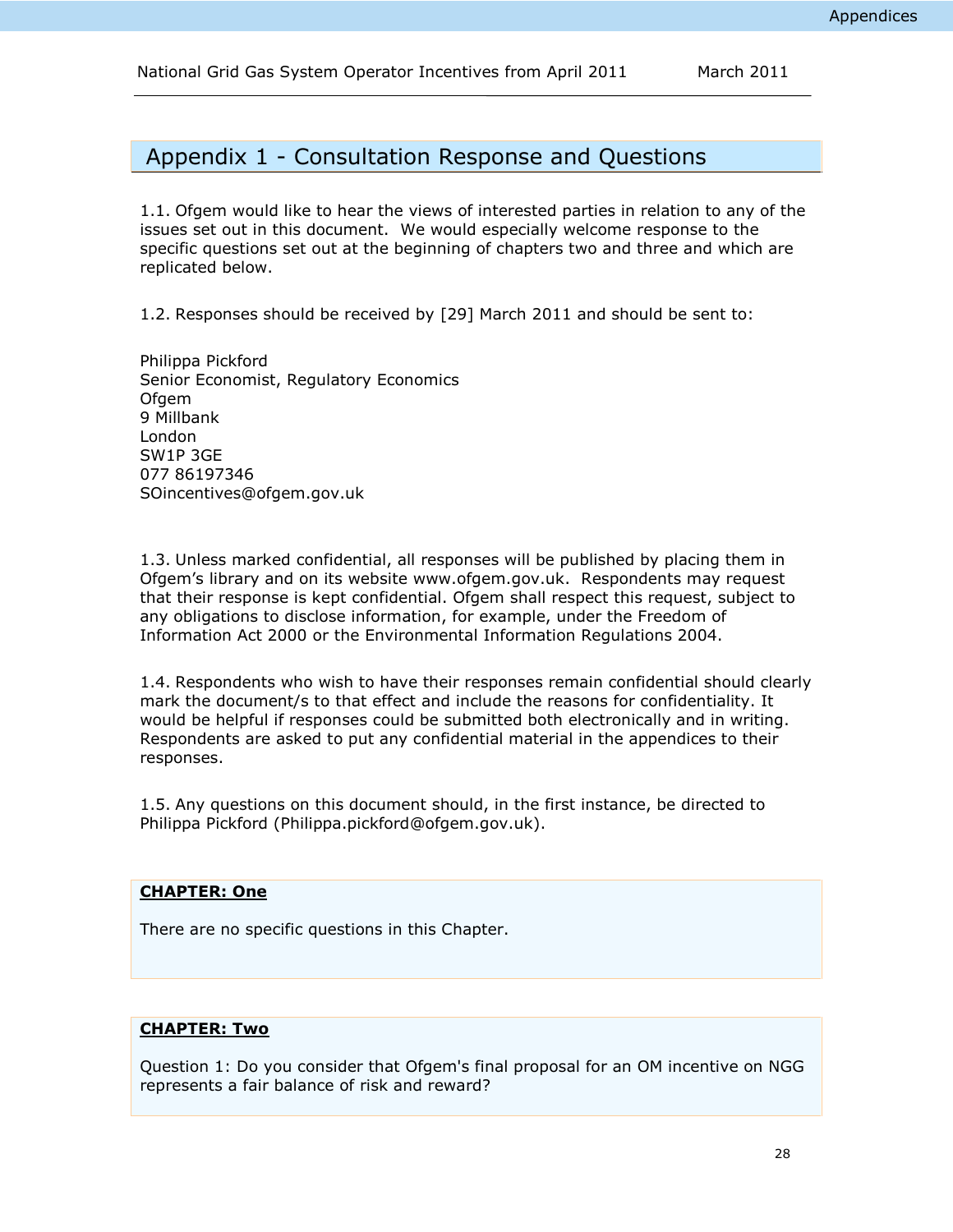Question 2: Do you consider that the proposed licence modifications appropriately reflect the final proposals as described in this chapter?

### **CHAPTER: Three**

Question 1: Do you consider that Ofgem's final proposal for a GHG emisisons incentive on NGG represents a fair balance of risk and reward?

Question 2: Do you consider that the proposed licence modifications appropriately reflect the final proposals as described in this chapter?

Question 3: Do you consider that Ofgem's proposal for a new Special Licence condition requiring NGG to assist in the development of future GHG emissions incentive schemes is appropriate?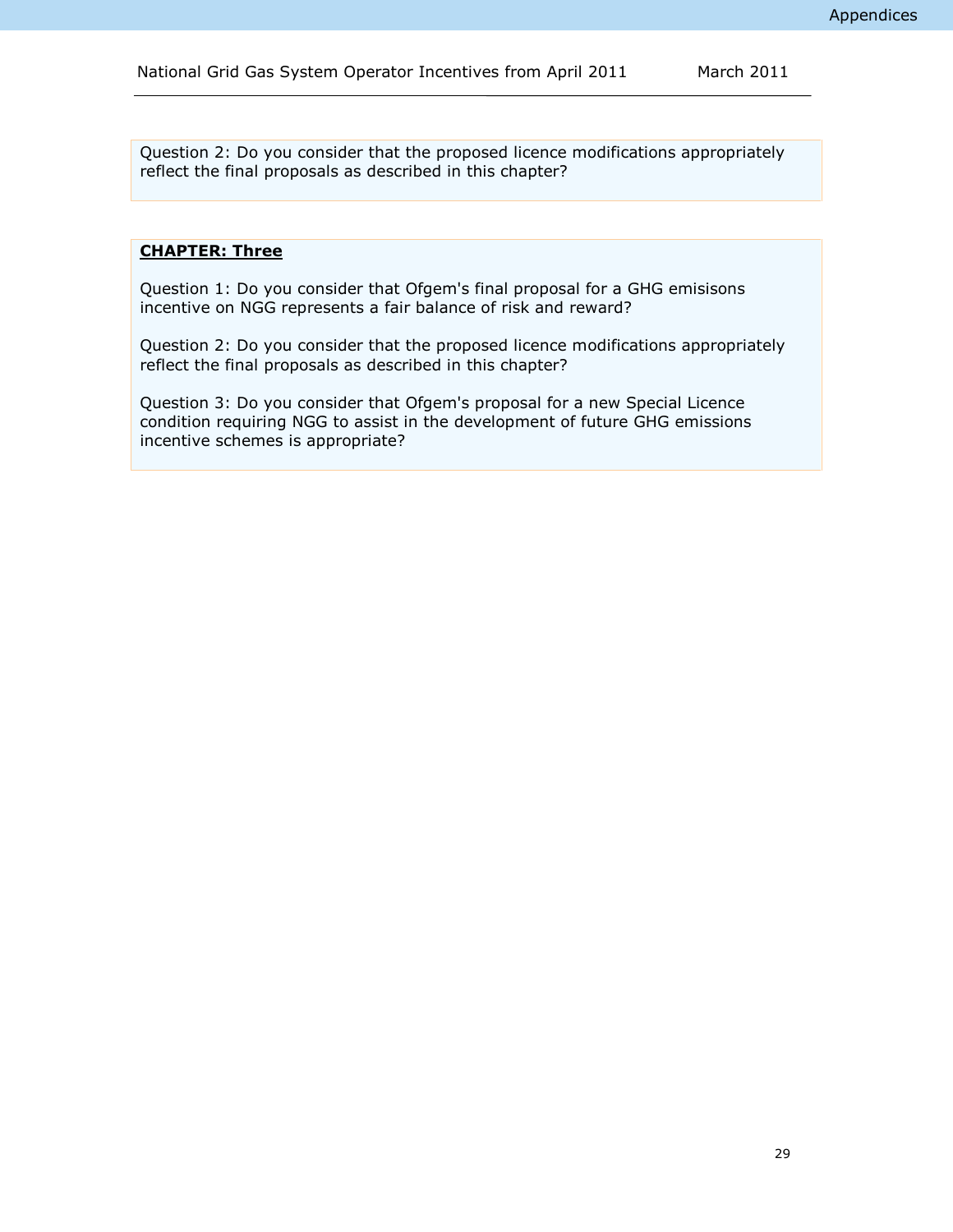# <span id="page-33-0"></span>Appendix 2 - Notice under Section 23 of the Gas Act 1986

1.1. Please see separate document containing the notice.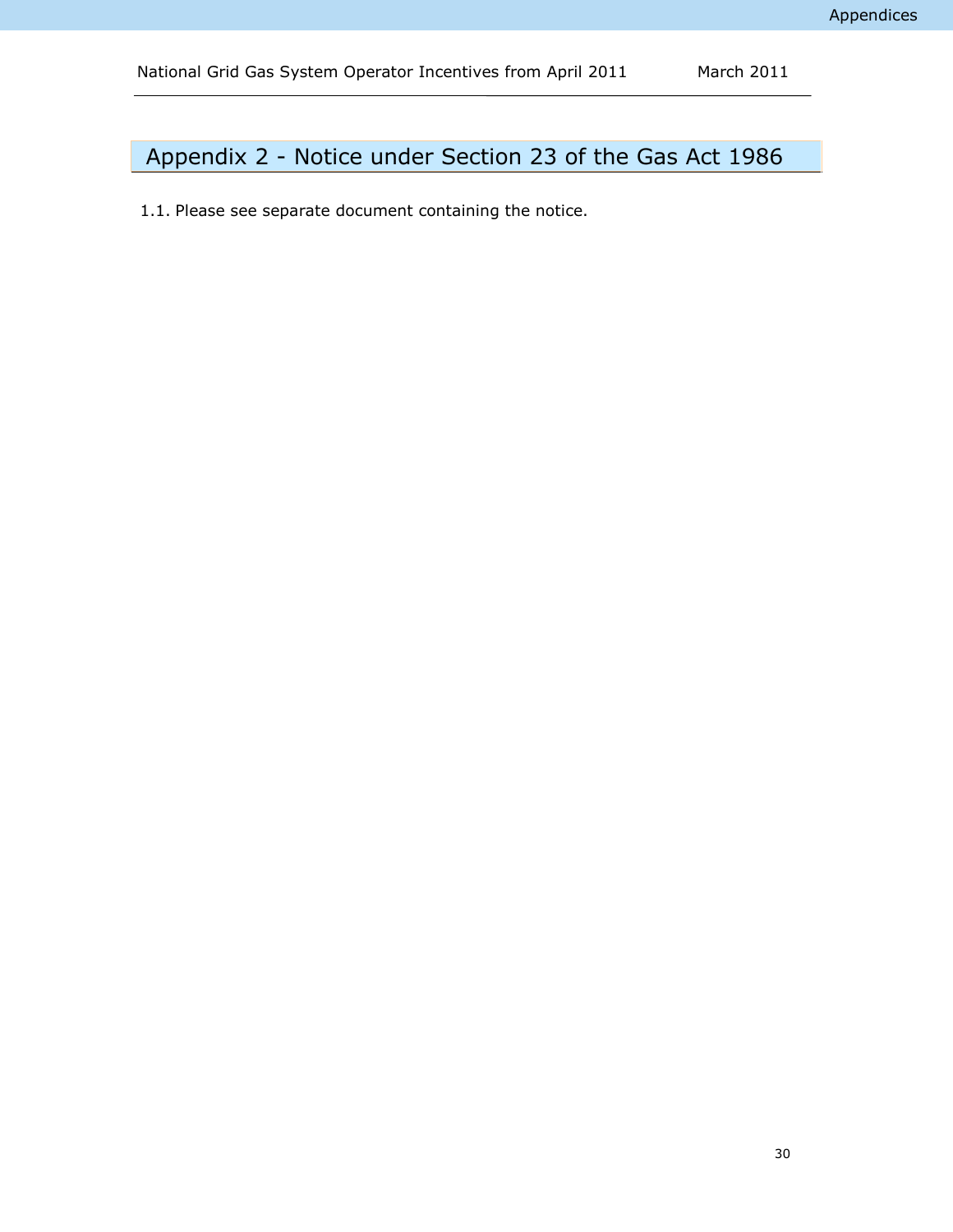# <span id="page-34-0"></span>Appendix 3 - The Authority's Powers and Duties

1.1. Ofgem is the Office of Gas and Electricity Markets which supports the Gas and Electricity Markets Authority ("the Authority"), the regulator of the gas and electricity industries in Great Britain. This appendix summarises the primary powers and duties of the Authority. It is not comprehensive and is not a substitute to reference to the relevant legal instruments (including, but not limited to, those referred to below).

1.2. The Authority's powers and duties are largely provided for in statute (such as the Gas Act 1986, the Electricity Act 1989, the Utilities Act 2000, the Competition Act 1998, the Enterprise Act 2002 and the Energy Acts of 2004, 2008 and 2010) as well as arising from directly effective European Community legislation.

1.3. References to the Gas Act and the Electricity Act in this appendix are to Part 1 of those Acts.<sup>19</sup> Duties and functions relating to gas are set out in the Gas Act and those relating to electricity are set out in the Electricity Act. This appendix must be read accordingly.<sup>20</sup>

1.4. The Authority's principal objective is to protect the interests of existing and future consumers in relation to gas conveyed through pipes and electricity conveyed by distribution or transmission systems. The interests of such consumers are their interests taken as a whole, including their interests in the reduction of greenhouse gases and in the security of the supply of gas and electricity to them.

1.5. The Authority is generally required to carry out its functions in the manner it considers is best calculated to further the principal objective, wherever appropriate by promoting effective competition between persons engaged in, or commercial activities connected with,

- the shipping, transportation or supply of gas conveyed through pipes;
- the generation, transmission, distribution or supply of electricity;
- **the provision or use of electricity interconnectors.**

1.6. Before deciding to carry out its functions in a particular manner with a view to promoting competition, the Authority will have to consider the extent to which the interests of consumers would be protected by that manner of carrying out those functions and whether there is any other manner (whether or not it would promote competition) in which the Authority could carry out those functions which would better protect those interests.

l

<sup>&</sup>lt;sup>19</sup> Entitled "Gas Supply" and "Electricity Supply" respectively.

<sup>&</sup>lt;sup>20</sup> However, in exercising a function under the Electricity Act the Authority may have regard to the interests of consumers in relation to gas conveyed through pipes and vice versa in the case of it exercising a function under the Gas Act.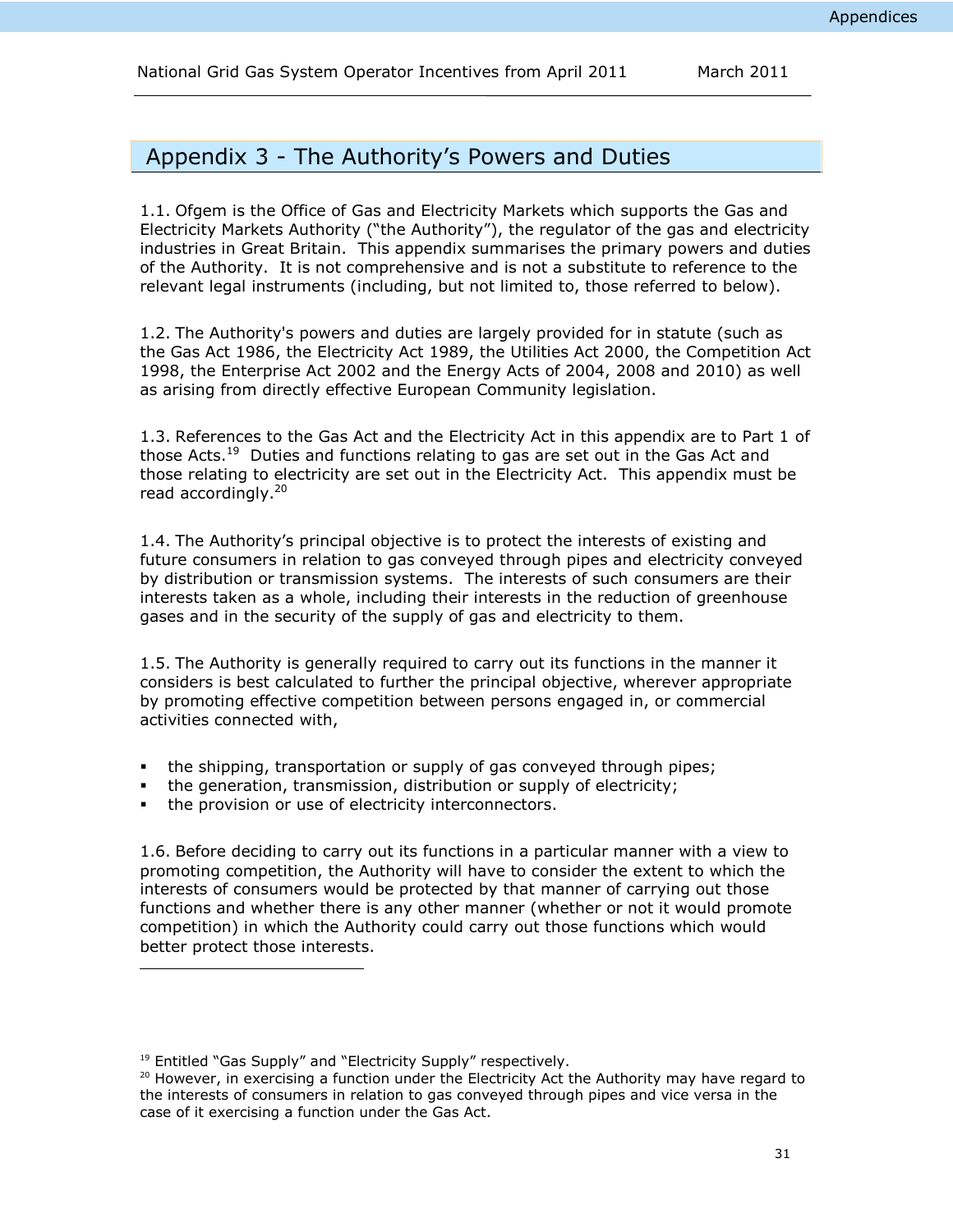National Grid Gas System Operator Incentives from April 2011 March 2011

1.7. In performing these duties, the Authority must have regard to:

- the need to secure that, so far as it is economical to meet them, all reasonable demands in Great Britain for gas conveyed through pipes are met;
- the need to secure that all reasonable demands for electricity are met;
- the need to secure that licence holders are able to finance the activities which are the subject of obligations on them<sup>21</sup>; and
- the need to contribute to the achievement of sustainable development.

1.8. In performing these duties, the Authority must have regard to the interests of individuals who are disabled or chronically sick, of pensionable age, with low incomes, or residing in rural areas. $^{22}$ 

1.9. Subject to the above, the Authority is required to carry out the functions referred to in the manner which it considers is best calculated to:

promote efficiency and economy on the part of those licensed $^{23}$  under the relevant Act and the efficient use of gas conveyed through pipes and electricity conveyed by distribution systems or transmission systems; protect the public from dangers arising from the conveyance of gas through pipes or the use of gas conveyed through pipes and from the generation, transmission, distribution or supply of electricity; and secure a diverse and viable long-term energy supply, and shall, in carrying out those functions, have regard to the effect on the environment.

1.10. In carrying out these functions the Authority must also have regard to:

- the principles under which regulatory activities should be transparent, accountable, proportionate, consistent and targeted only at cases in which action is needed and any other principles that appear to it to represent the best regulatory practice; and
- certain statutory guidance on social and environmental matters issued by the Secretary of State.

1.11. The Authority may, in carrying out a function under the Gas Act and the Electricity Act, have regard to any interests of consumers in relation to communications services and electronic communications apparatus or to water or

l

 $21$  Under the Gas Act and the Utilities Act, in the case of Gas Act functions, or the Electricity Act, the Utilities Act and certain parts of the Energy Acts in the case of Electricity Act functions.

 $22$  The Authority may have regard to other descriptions of consumers.

 $23$  Or persons authorised by exemptions to carry on any activity.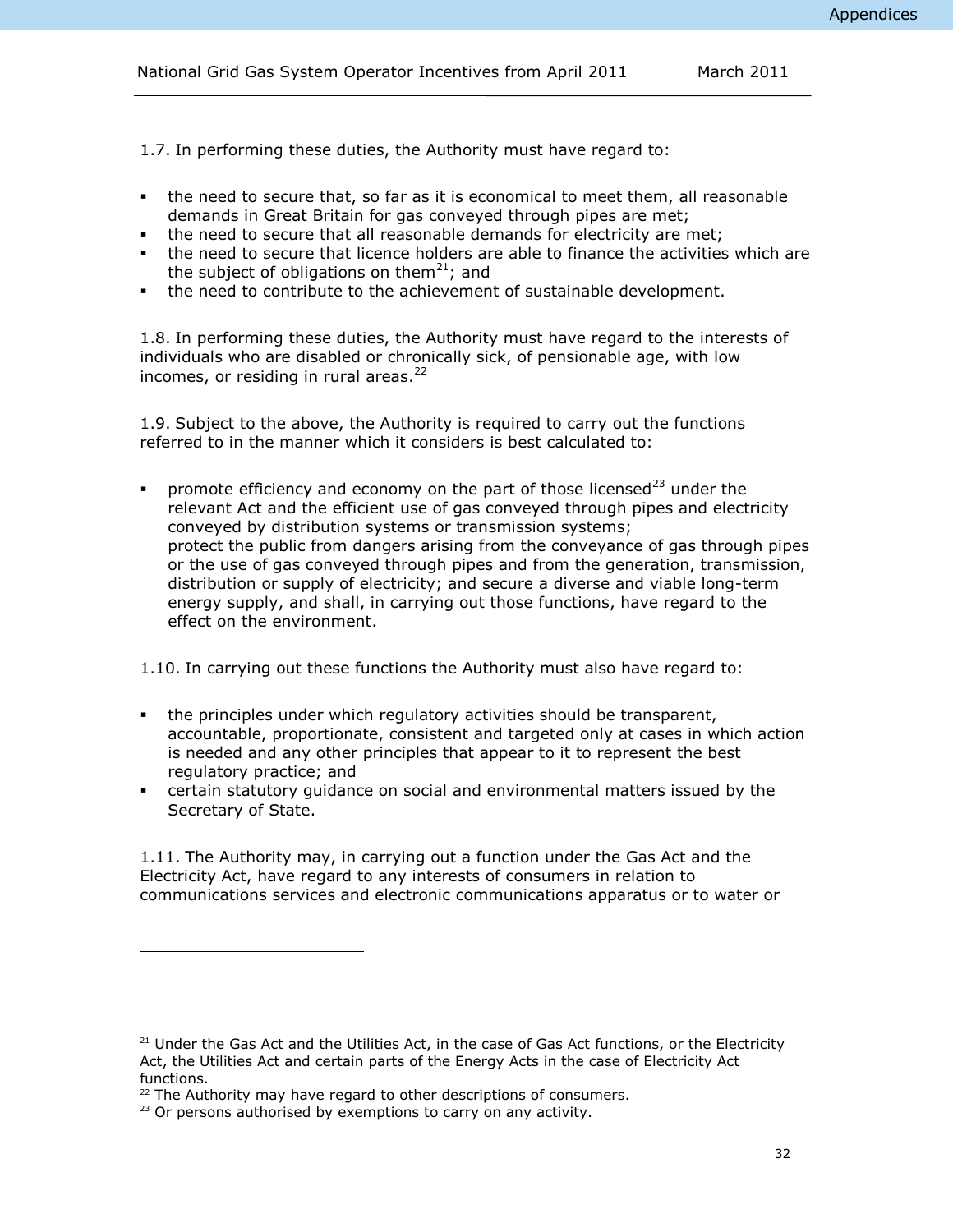sewerage services (within the meaning of the Water Industry Act 1991), which are affected by the carrying out of that function.

1.12. The Authority has powers under the Competition Act to investigate suspected anti-competitive activity and take action for breaches of the prohibitions in the legislation in respect of the gas and electricity sectors in Great Britain and is a designated National Competition Authority under the EC Modernisation Regulation<sup>24</sup> and therefore part of the European Competition Network. The Authority also has concurrent powers with the Office of Fair Trading in respect of market investigation references to the Competition Commission.

ł

<sup>&</sup>lt;sup>24</sup> Council Regulation (EC) 1/2003.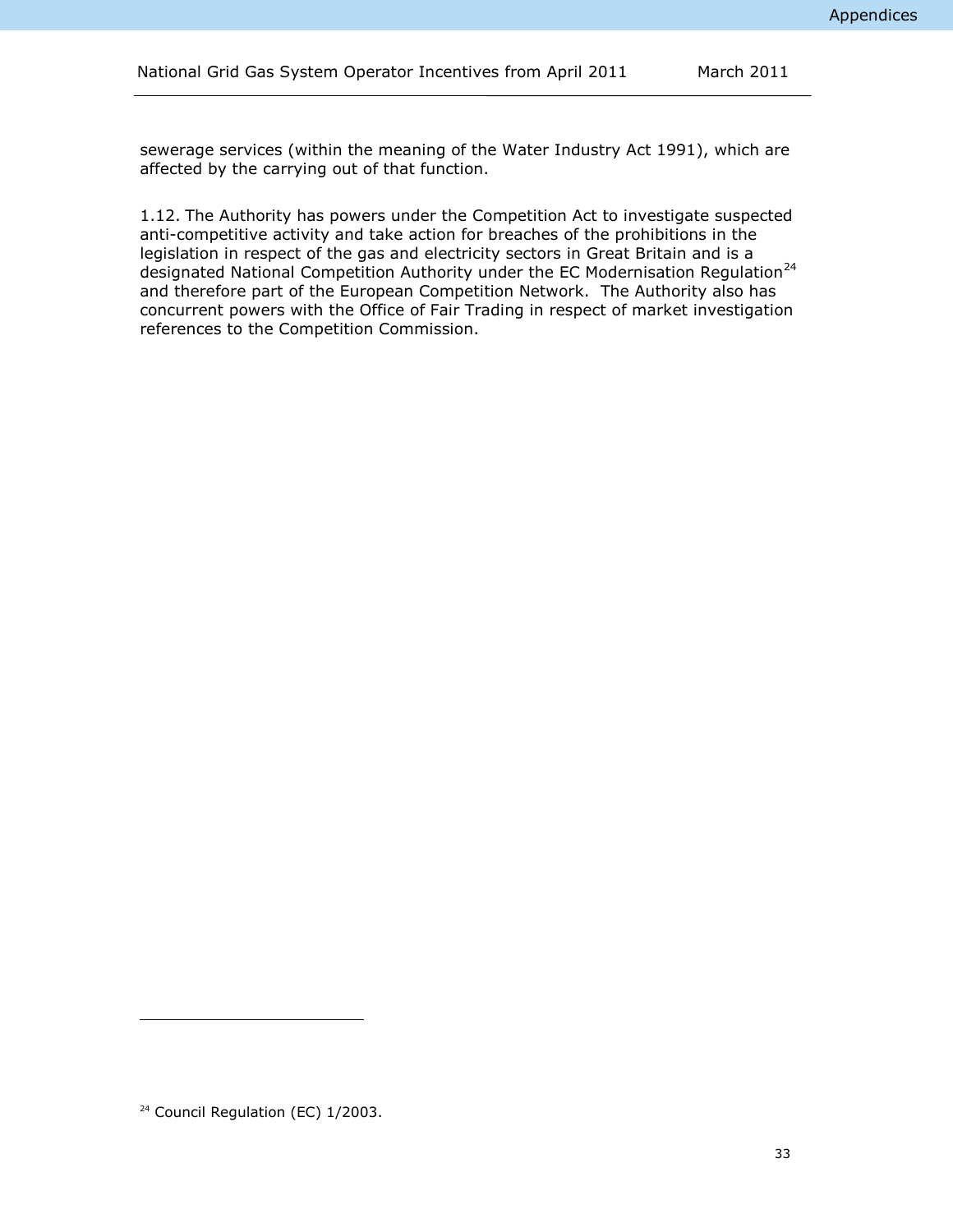# <span id="page-37-0"></span>Appendix 4 - Glossary

### **C**

### Compressor Station

An installation on the National Transmission System (NTS) that used gas turbine or electricity driven compressors to boost pressures in the pipeline system; it is used to increase transmission capacity and move gas through the System.

### **D**

### Distribution Network Operator (DNO)

An administrative unit responsible for the operation and maintenance of the local pipeline network within a defined geographical boundary.

### Distribution System

A network of mains operating at three pressure tiers: intermediate (2 to 7barg), medium (75mbarg to 2barg) and low (less than 75mbarg).

### **G**

### Gas Transporter (GT)

Formerly Public Gas Transporter (PGT). GTs such as Northern Gas Networks are licensed by the Gas and Electricity Markets Authority to transport gas to consumers.

### **L**

### Linepack

The volume of gas within the National or Local Transmission System at any time.

### **N**

### National Grid LNG (NG LNG) Storage Facilities

National Grid's LNG Storage Facilities at Glenmavis, Partington and Avonmouth. In recent years these facilities have provided approximately 30% of OM services to NGG. These facilities are subject to price control pursuant to Special Condition C3 of NGG's gas transmission licence.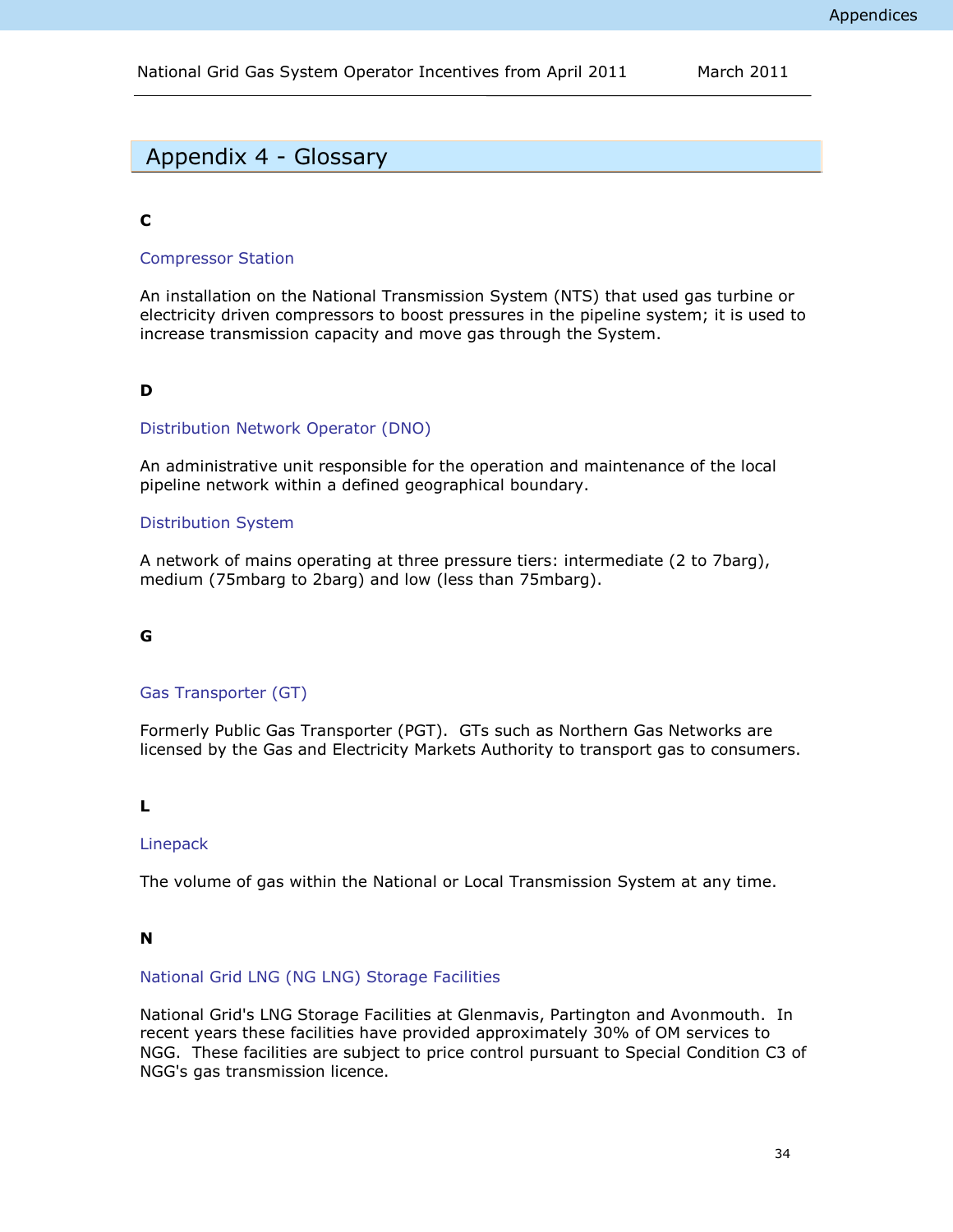### National Transmission System (NTS)

A high pressure system consisting of terminals, compressor stations, pipeline systems and offtakes. Designed to operate at pressures up to 85 bar. NTS pipelines transport gas from terminals to NTS offtakes.

### National Transmission System (NTS)

A high pressure system consisting of terminals, compressor stations, pipeline systems and offtakes. Designed to operate at pressures up to 85 bar. NTS pipelines transport gas from terminals to NTS offtakes.

### Non-Traded Price of Carbon

Carbon price as published by the Department of Energy and Climate Change for the non-traded sector.

### **O**

#### On the day Commodity Market (OCM)

Enables anonymous financially cleared on the day trading between market participants.

#### Operating Margin (OM)

Gas used to maintain system pressures under circumstances including periods immediately after a supply loss or demand forecast change before other measures become effective and in the event of plant failure, such as pipe breaks and compressor trips.

### Own Use Gas

Gas used by system owners to operate the transportation system, this includes gas used for compressor fuel, heating and venting.

#### **S**

#### Sharing factors

Describe the percentage of profit or loss which the System Operator will be subjected to if the relevant incentive performance measure falls below or exceeds the relevant incentive target.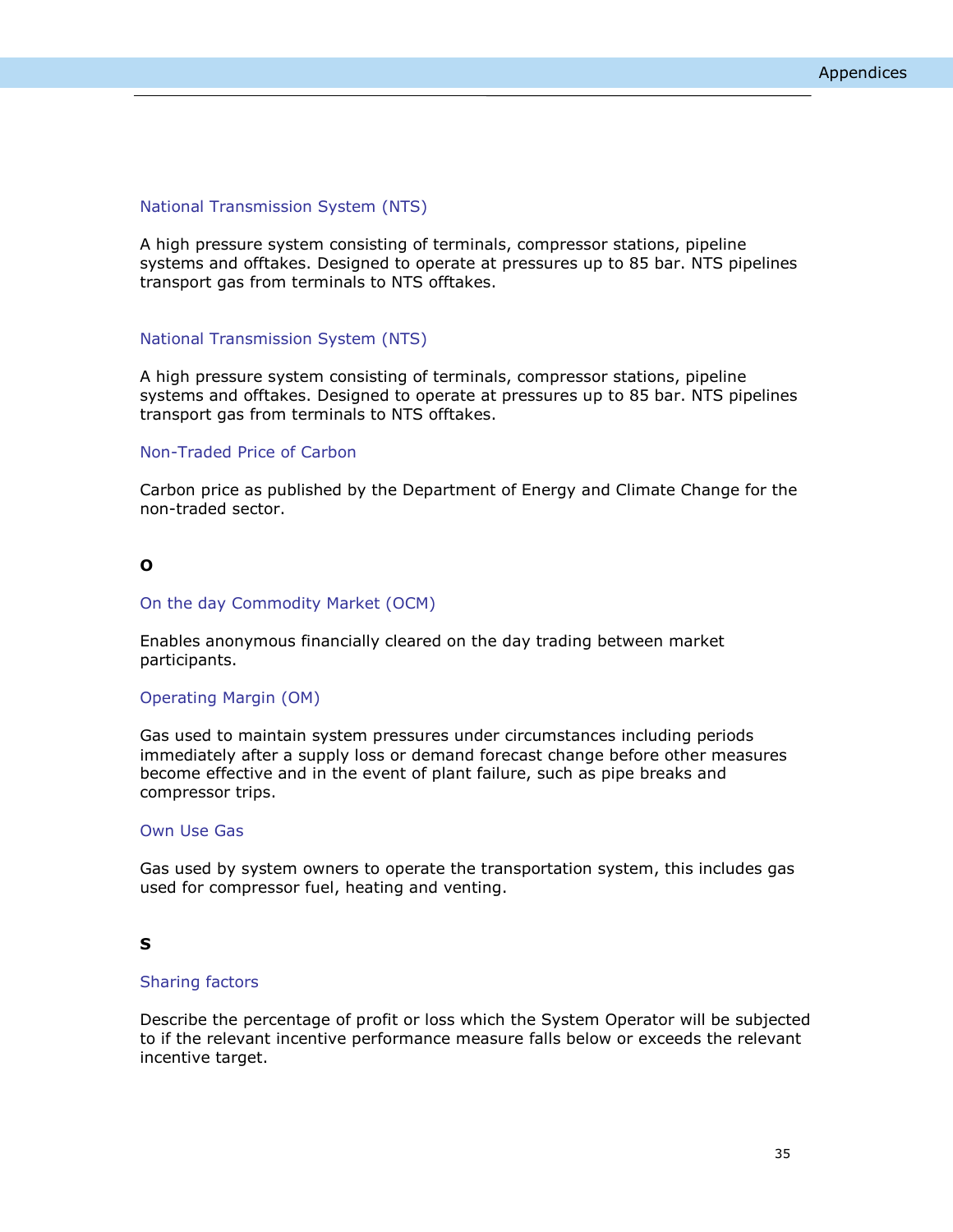### Sliding Scale

Used to describe incentive schemes which involve profit (and loss) sharing around a fixed target cost.

System Operator (SO)

The entity charged with operating either the GB electricity or gas transmission system. NGET is the SO of the high voltage electricity transmission system for GB. NGG is the SO of the gas NTS for GB.